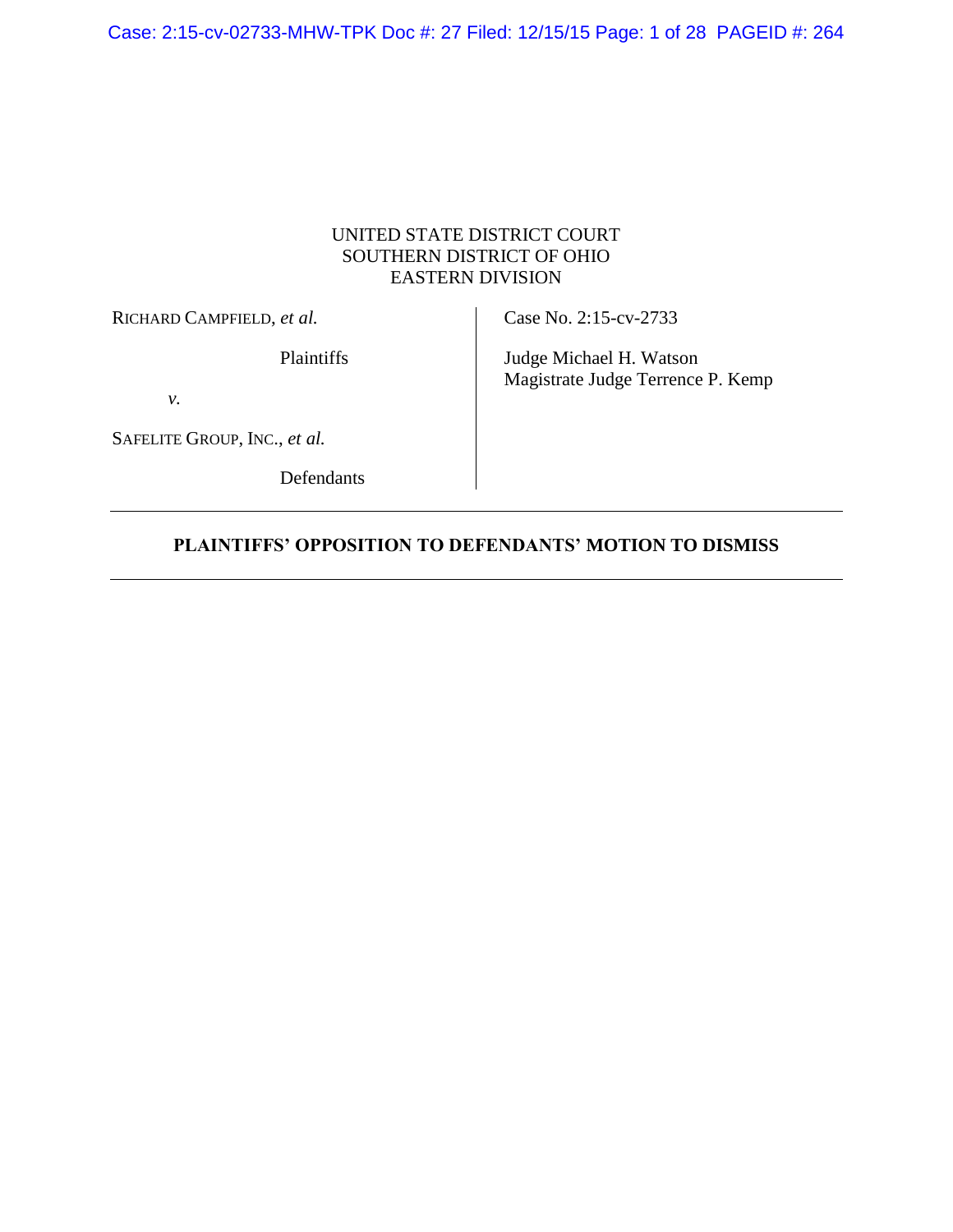# **TABLE OF CONTENTS**

| I.   |                                                                      |  |  |
|------|----------------------------------------------------------------------|--|--|
| II.  |                                                                      |  |  |
| Ш.   |                                                                      |  |  |
|      |                                                                      |  |  |
|      |                                                                      |  |  |
|      |                                                                      |  |  |
| I.   |                                                                      |  |  |
| II.  |                                                                      |  |  |
|      | $\mathsf{A}$ .                                                       |  |  |
|      | <b>B.</b>                                                            |  |  |
| III. | Safelite's Arguments that the Lanham Act Does Not Otherwise Apply to |  |  |
|      | A.                                                                   |  |  |
|      | <b>B.</b>                                                            |  |  |
|      |                                                                      |  |  |
|      |                                                                      |  |  |
|      |                                                                      |  |  |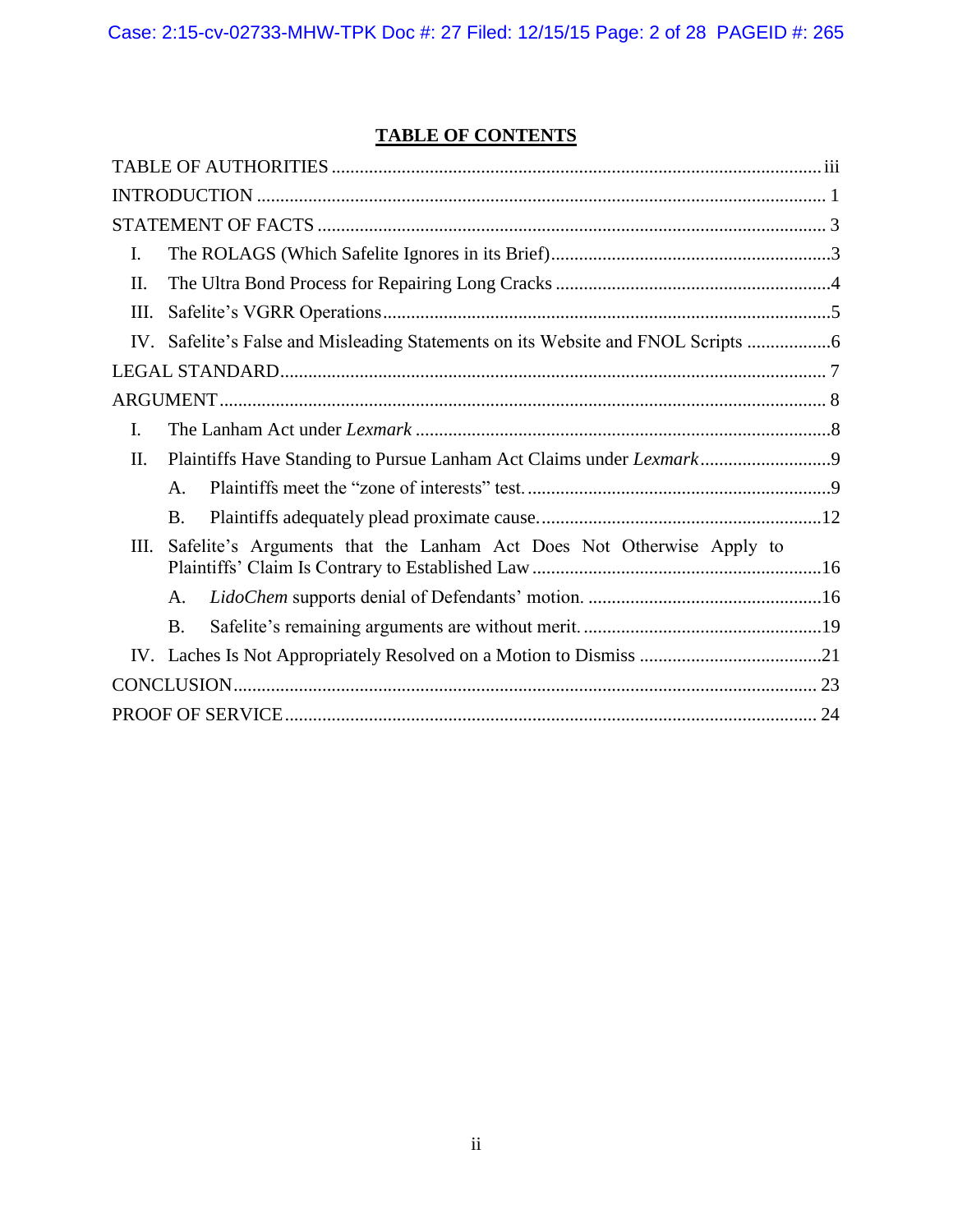# **TABLE OF AUTHORITIES**

<span id="page-2-0"></span>

|--|

| Advanced Fluid Systems, Inc. v. Huber, 28 F. Supp. 3d 306, 334 (M.D. Pa. 2014)18                     |
|------------------------------------------------------------------------------------------------------|
|                                                                                                      |
| Alpo Pet Foods, Inc. v. Ralston Purina Co., 997 F.2d 949, 953-54 (D.C. Cir. 1993)11                  |
| Am. Needle & Novelty, Inc. v. Drew Pearson Mktg., Inc., 820 F. Supp. 1072, 1078 (N.D.                |
| Axcan Scandipharm Inc. v. Ethex Corp., 585 F. Supp. 2d 1067, 1082 (D. Minn. 2007) 22                 |
|                                                                                                      |
| Bern Unlimited, Inc. v. The Burton Corp., 25 F. Supp. 3d 170 (D. Mass. 2014) 14, 16                  |
| Campfield v. State Farm Mut. Auto Ins. Co., 532 F.3d 1111 (10th Cir. 2008)22                         |
|                                                                                                      |
| CMH Mfg., Inc. v. U.S. GreenFiber, LLC, 2013 U.S. Dist. LEXIS 91914, at *2 (E.D.                     |
| Cross, Inc. v. Zerbonia, 2010 U.S. Dist. LEXIS 103173 at*32-33 (N.D. OH. Sept. 29,                   |
| Diamond Triumph Auto Glass, Inc. v. Safelite Glass Corp., 441 F. Supp. 2d 695, 710                   |
| Educational Impact, Inc. v. Danielson, 2015 U.S. Dist. LEXIS 9467 at *37-38 (D.N.J.                  |
| First Health Grp. Corp. v. BCE Emergis Corp., 269 F.3d 800, 803-04 (7th Cir. 2001)19                 |
| Greater Houston Transp. Co. v. Uber Tech., Inc., 2015 U.S. Dist. LEXIS 28867 *19-20                  |
| Healthnow New York, Inc. v. Catholic Health System, Inc., 2015 U.S. Dist. LEXIS                      |
| In Re: Syngenta Ag Mir 162 Corn Litig., 2015 U.S. Dist. LEXIS 124087 at *277 (D. Kan.                |
|                                                                                                      |
|                                                                                                      |
| Lexmark Int'l, Inc. v. Static Control Components, Inc., 134 S. Ct. 1377 (2014) 8, 9, 10, 12          |
| LidoChem, Inc. v. Stoller Enters., Inc., 500 F. App'x. 373, 379 (6th Cir. 2012) 8, 16, 19            |
| Logan v. Burgers Ozark Country Cured Hams Inc., 263 F.3d 477, 461 (5 <sup>th</sup> Cir. 2001) 11, 14 |
| Maine Springs, LLC v. Nestle Waters North America, 2015 U.S. Dist. LEXIS 33259 (D.                   |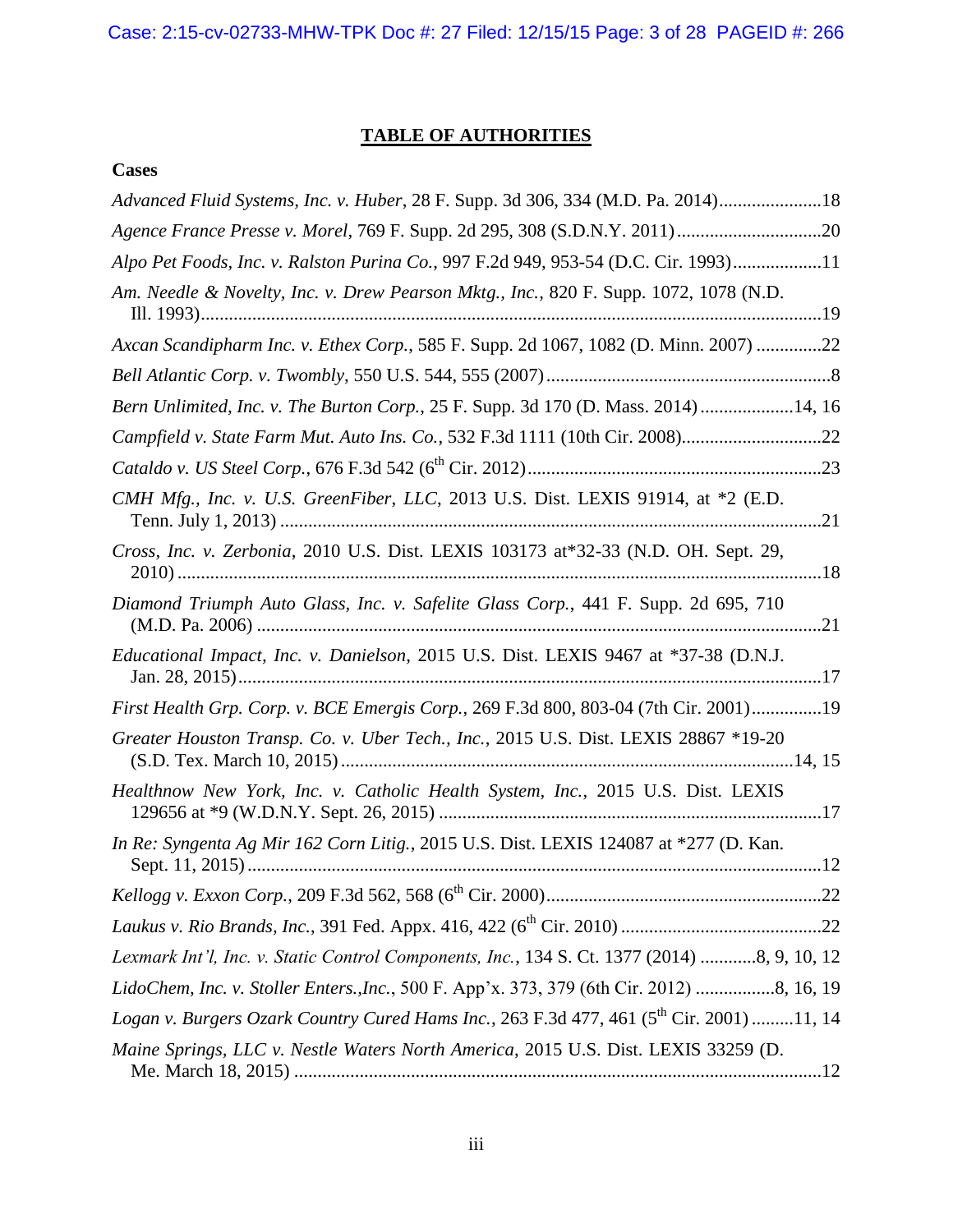| Marten Transp. Ltd. v. Platform Advertising, Inc., 2015 U.S. Dist. LEXIS 8985 at *10     |
|------------------------------------------------------------------------------------------|
| Par Sterile Products, LLC v. Fresenius Kabi USA LLC, 2015 U.S. Dist. LEXIS 32409 at      |
|                                                                                          |
|                                                                                          |
| Princeton Graphics Operating v. NEC Home Elec. Inc., 732 F. Supp. 1258, 1264             |
| Republic Bank & Trust Co. v. Bear Stearns & Co., 683 F.3d 239, 246 (6th Cir. 2012) 7     |
|                                                                                          |
|                                                                                          |
| The Hershey Co., v. Friends of Steve Hershey, 2015 U.S. Dist. LEXIS 22789 at *14 (D.     |
| Tire Kingdom, Inc. v. Morgan Tire & Auto, Inc., 915 F. Supp. 360, 366 (S.D. Fla. 1996)21 |
| Trekeight, LLC v. Symantec Corp., 2006 U.S. Dist. LEXIS 100609 at *17-18 (S.D. Ca.       |
| Westfield Ins. Co., v. Tosh, 2013 U.S. Dist. LEXIS 42970 at *9 (W.D. Ky. March 27,       |
| Wilcox Associates, Inc. v. Xspect Sols., 2009 U.S. Dist. LEXIS 87902, at *5 (E.D. Mich.  |
| Zaluski v. United American Healthcare Corp., 527 F.3d 564, 570 (6th Cir. 2008)           |
| <b>Statutes</b>                                                                          |
|                                                                                          |
| <b>Treatises</b>                                                                         |
| 5 Charles Alan Wright, Arthur R. Miller, Mary Kay Kane & Richard L. Marcus, Federal      |
| J. Thomas McCarthy, McCarthy on Trademarks and Unfair Competition §§ 27:65, 31:29        |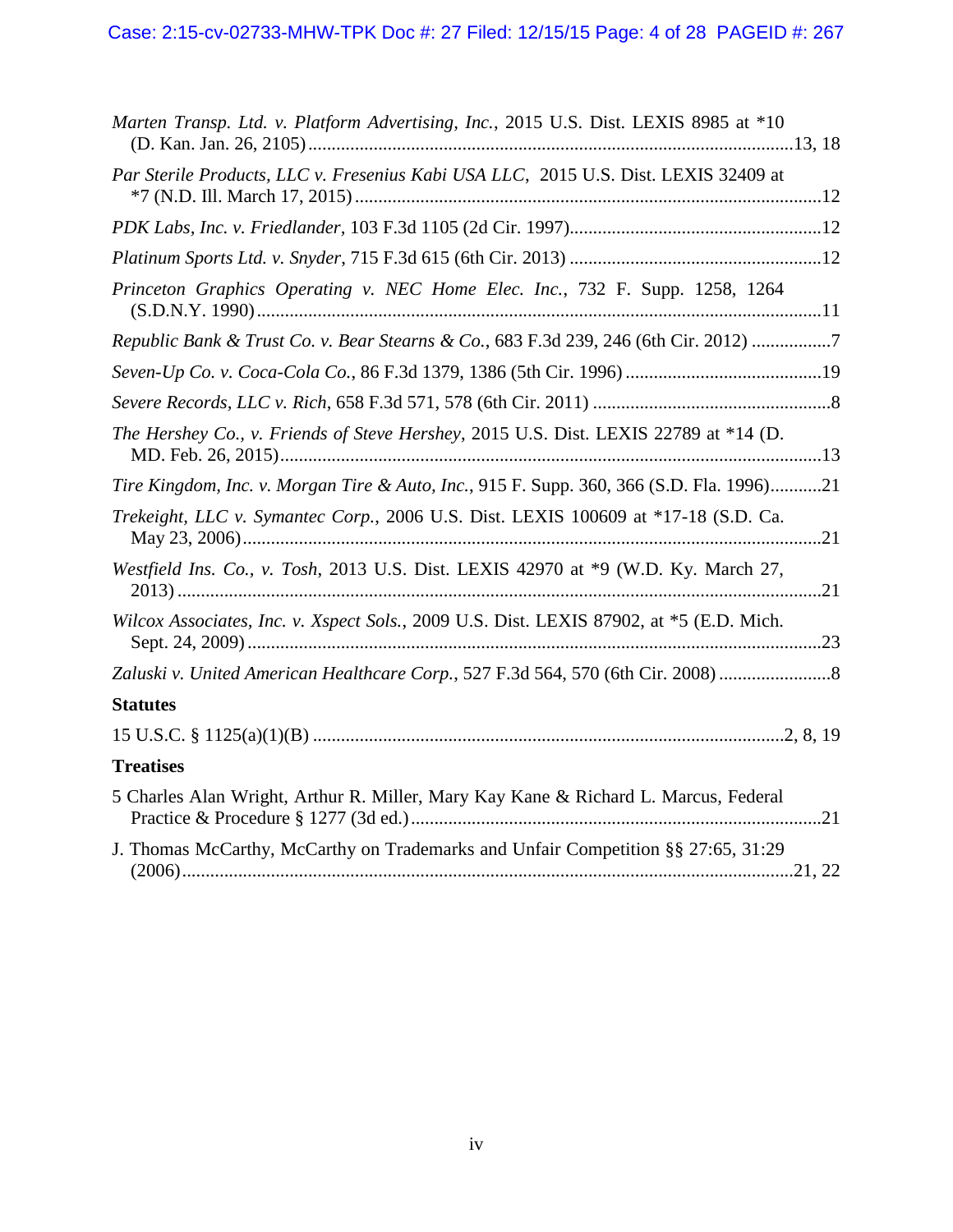#### **INTRODUCTION**

<span id="page-4-0"></span>This is a straightforward case. Defendant Safelite Group, Inc., and its wholly-owned subsidiaries, including Defendants Safelite Fulfillment, Inc., and Safelite Solutions LLC (collectively "Safelite"), make up the largest retail operations in the country for vehicle glass repair and replacement ("VGRR") services for windshield damage claims. Safelite is also the nation's largest third-party administrator ("TPA") for processing and adjusting policyholders' vehicle glass damage claims. In the course of its business, Safelite falsely advertises, promotes, and otherwise misleads consumers into believing that, without exception, if their windshield has a crack longer than six inches, it cannot be repaired—and that it would be unsafe to do so. Instead, Safelite falsely tells consumers that their windshield must be replaced—referred to as the "Six Inch Rule" or the "Dollar Bill Rule." Safelite performs approximately 3,000,000 windshield replacements each year. Not surprisingly, windshield replacements are vastly more profitable to Safelite than windshield repairs.

Contrary to Safelite's statements in its advertisements and promotions, windshield cracks longer than six inches are, in fact, repairable (but far less profitable for Safelite). Indeed, the repair of cracks up to 14 inches is the VGRR industry standard. Specifically, in June 2007 and updated in February 2014, the American National Standards Institute approved windshield repair standards known as the "Repair of Laminated Automotive Glass Standards" ("ROLAGS"). These industry standards were developed by the National Glass Association and the National Windshield Repair Association and expressly state that cracks longer than six inches—known in the VGRR industry as "Long Cracks"—and up 14 inches can be repaired. Safelite knows that Long Cracks up to 14 inches are repairable because its representatives sat on the committee that developed and approved the ROLAGS in 2007, but knowingly ignores the ROLAGS to improve its bottom line.

Plaintiff Ultra Bond, Inc. (founded and owned by Plaintiff Richard Campfield, collectively "UB") is, among other things, a windshield repair manufacturer that licenses and sells its products to auto-glass shops and related businesses across the country and worldwide.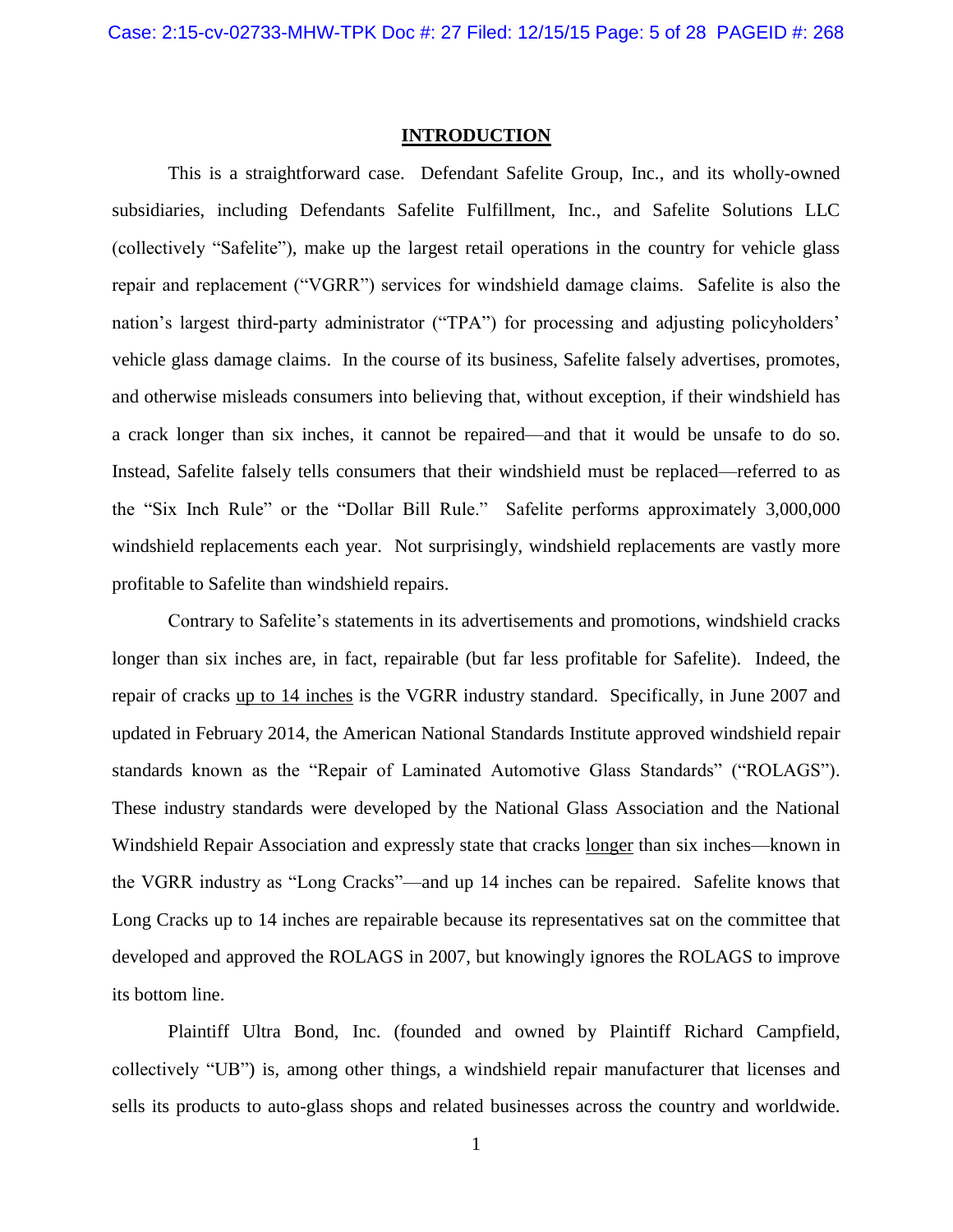UB holds (or held) several patents related to the repair of windshield cracks longer than six inches. These patents cover methods of repairing Long Cracks, the tools to be utilized when repairing Long Cracks, and the specific viscosities of chemical resins that are suitable for repairing Long Cracks in windshields.

As detailed in the Complaint, UB's business is based on the industry standard that windshield cracks between six inches and fourteen inches are repairable. In fact, as described below, repairs are a safer and more reliable option than replacement because the factory seal of the windshield is not broken. Safelight itself admits in its internal Training Reference Guide that "nothing can duplicate the factory seal of the original windshield." Windshield repair is also cheaper than replacement, further making it a preferable option. Safelite's knowingly false statements and related omissions to consumers that windshield cracks longer than six inches cannot be repaired and, indeed, that it is "unsafe" to do so, has proximately damaged Plaintiffs' commercial interests in the form of lost sales and harm to its reputation. Safelite's false and misleading statements give rise to a classic claim under the Lanham Act, which prohibits false or misleading statements of fact "in commercial advertising or promotion." 15 U.S.C.  $§ 1125(a)(1)(B).$ 

Safelite does not dispute that its statements are false and misleading. Faced with indisputable facts demonstrating the knowing and literal falsity of their statements, Safelite attempts to distract the Court by attacking straw man claims that Plaintiffs do not assert, mischaracterizing or ignoring core facts pertinent to the claims asserted here, and even arguing the wrong legal standard for analyzing Lanham Act claims. Contrary to Defendants' argument, this case is not an antitrust case nor does it mirror Plaintiffs' previous case decided by the Tenth Circuit in 2008. Among other things, the ROLAGS—which are central to the allegations here did not exist at the time of that case. The ROLAGS show that Defendants' statements that windshield cracks longer than six inches cannot be repaired and are unsafe are false. Tellingly, Defendants do not even mention the ROLAGS in their brief.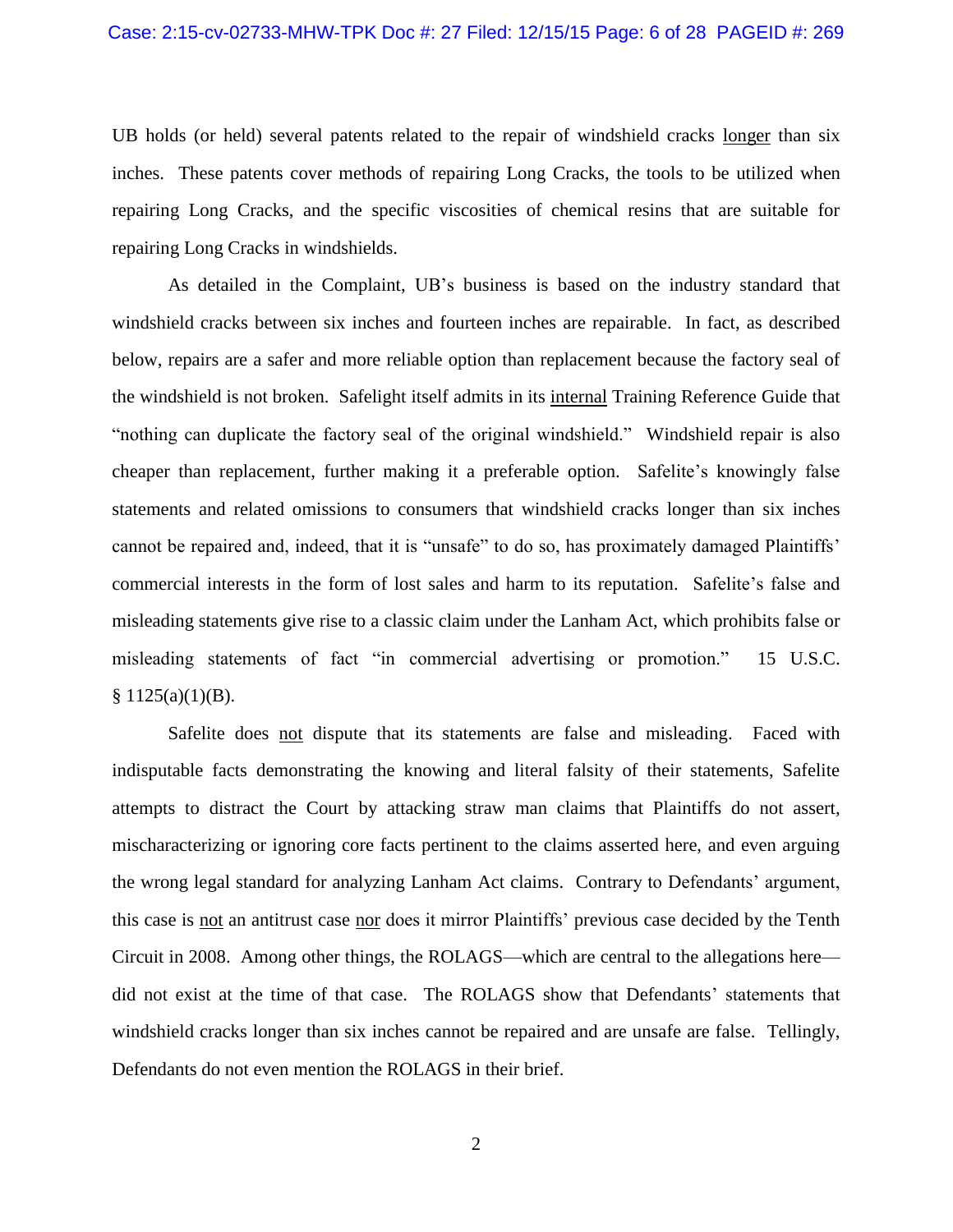Nor do Plaintiffs claim to represent the interests of consumers who have been damaged by Safelite's misrepresentations—though such evidence is relevant to the egregious nature of Defendants' misconduct. And Plaintiffs do not allege that Safelite must expressly promote UB's products and services. Rather, Plaintiffs simply allege that Safelite must stop making false and misleading statements in its commercial advertisements and promotions that: (1) a windshield must be replaced when a crack is longer than six inches; (2) it is unsafe or unreliable to repair a crack longer than six inches; and (3) Safelite's windshield replacements are as safe and reliable as repaired factory-installed windshields. These false and misleading statements are archetypical Lanham Act violations. Defendants' Motion to Dismiss (Doc. 25) should be denied.

## **STATEMENT OF FACTS**<sup>1</sup>

## <span id="page-6-1"></span><span id="page-6-0"></span>**I. The ROLAGS (Which Safelite Ignores in its Brief)**

 $\overline{a}$ 

A vehicle's original factory-sealed windshield glass (referred to as "original equipment manufactured" or "OEM" glass) is an integral part of a vehicle's overall passenger safety system. ¶26. Among other things, a factory-sealed windshield is part of a vehicle's airbag crash pulse system and also serves as part of the vehicle's structural system to prevent roof collapse in a rollover crash, providing up to 60% of the roof's support. *Id*. OEM windshields are meticulously designed with strict quality specifications, jointly developed between the car manufacturer and the windshield manufacturer, and are installed at the factory using robotic, temperature and humidity controlled methods to ensure a precise seal of the windshield to the car's frame. ¶¶27-29. In fact, Safelite's Windshield Safety Video states that, "after your seatbelt and airbags what do you think is the next most important safety feature on your vehicle? Your brakes, your tires… In fact, the answer is right before your eyes, your windshield…" ¶26.

Non-OEM replacement windshields, such as those manufactured and sold in the aftermarket (known as auto replacement glass ("ARG")) by Safelite are not as safe and are lower in quality than OEM windshields. ¶¶27-30. Windshield repair is most often preferable to

All " $\mathbb{I}$ " references are to Plaintiffs' Complaint (Doc. 1) filed August 18, 2015. For a full description of the alleged facts, Plaintiffs incorporate the facts pled therein.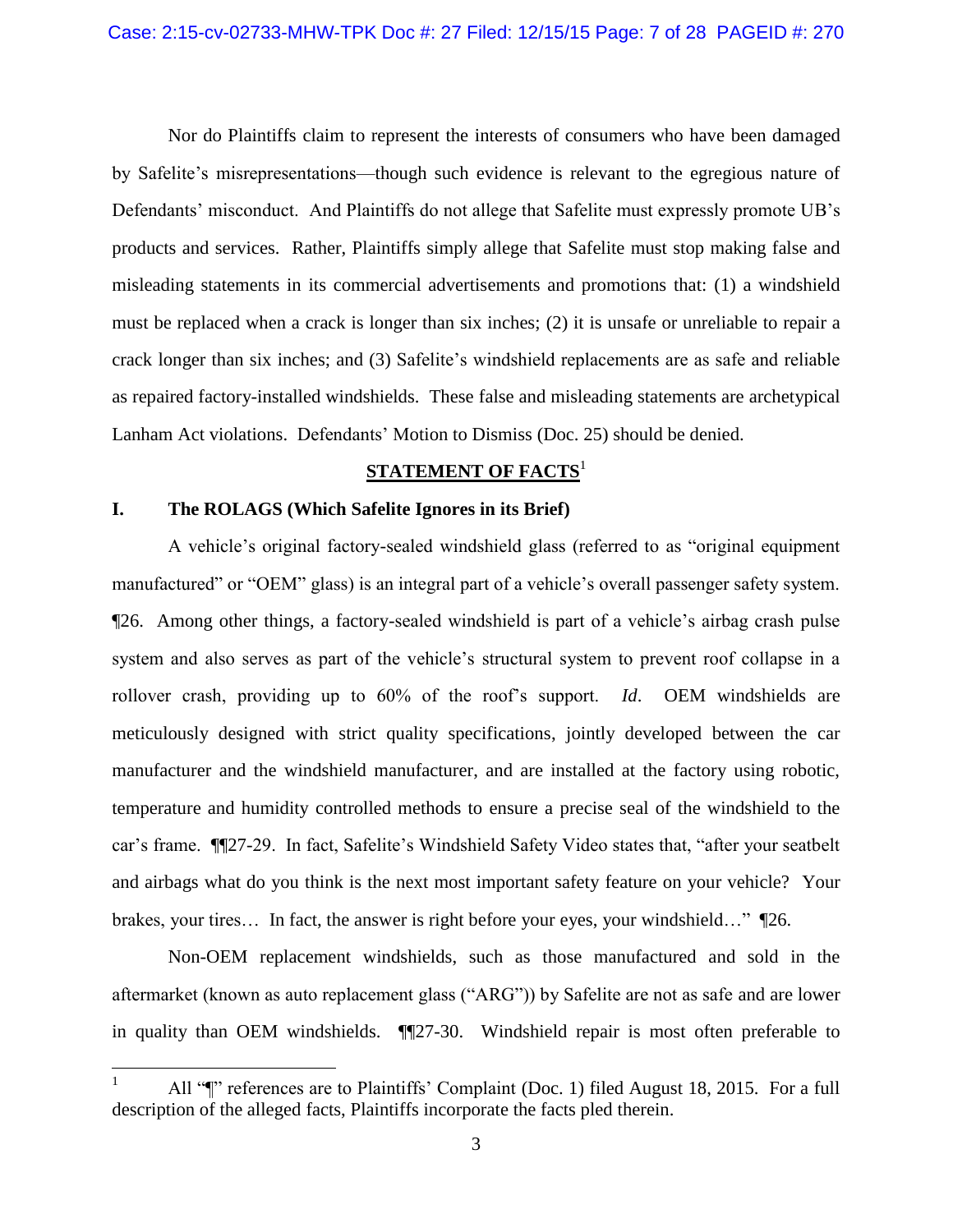replacement with an ARG windshield because a properly repaired windshield restores the structural integrity of a windshield, without breaking its factory sealed bond. ¶¶32-42, 133. And, as an additional benefit, it is a less expensive than replacing the windshield. *Id*.

Windshield repair and/or replacement is a huge market in which "[m]ore than 11 million auto glass service incidents take place every year." ¶47, n.2. Recognizing this important market, the VGRR industry developed the ROLAG Standards which were first approved in April 2007. ¶84. The Foreword to the ROLAGS states in part:

ROLAGS represents the windshield repair industry's statement of best practices as compiled under ANSI guidelines by a 'balanced' committee of windshield repair system manufacturers, glass manufacturers, windshield repair and replacement retail practitioners, trade associations and other 'interested parties'.

#### *Id.*, attaching Ex. D, Foreword at p. iii.

The 2007 ROLAGS expressly state that it is the intention that these standards are to be used "to consistently evaluate damages on laminated auto glass in order to aid in the decision to repair or replace the glass." The ROLAGS also state that the "Scope of th[e] standard shall be to define: Repairable damages." ¶87. The ROLAGS establish an industry-wide standard that windshield cracks up to and including 14 inches **are repairable**. ¶84. Safelite's representative voted in favor of the 2007 ROLAGS 14 inch Long Crack windshield repair standard, which was updated and again approved on February 11, 2014. ¶¶86, 88, 105.

## <span id="page-7-0"></span>**II. The Ultra Bond Process for Repairing Long Cracks**

Plaintiff Richard Campfield is the founder and owner of Plaintiff Ultra Bond, Inc., a windshield repair manufacturer.  $\P$ [12-15. UB sells and/or licenses repair kits to VGRR businesses consisting of specialized tools, specially manufactured resins, primers, additives, and pre-treatment chemicals to be used for repairing (versus replacing) windshields damaged by Long Cracks *(<i>i.e.,* windshield cracks up to 14 inches), in accordance with the ROLAGS, which are a common occurrence. ¶¶13-14, 72-79. Campfield himself also owns retail glass repair and replacement businesses in Colorado and Pennsylvania and recently completed a two and one-half year term as the President of the National Windshield Repair Association. ¶¶15-16.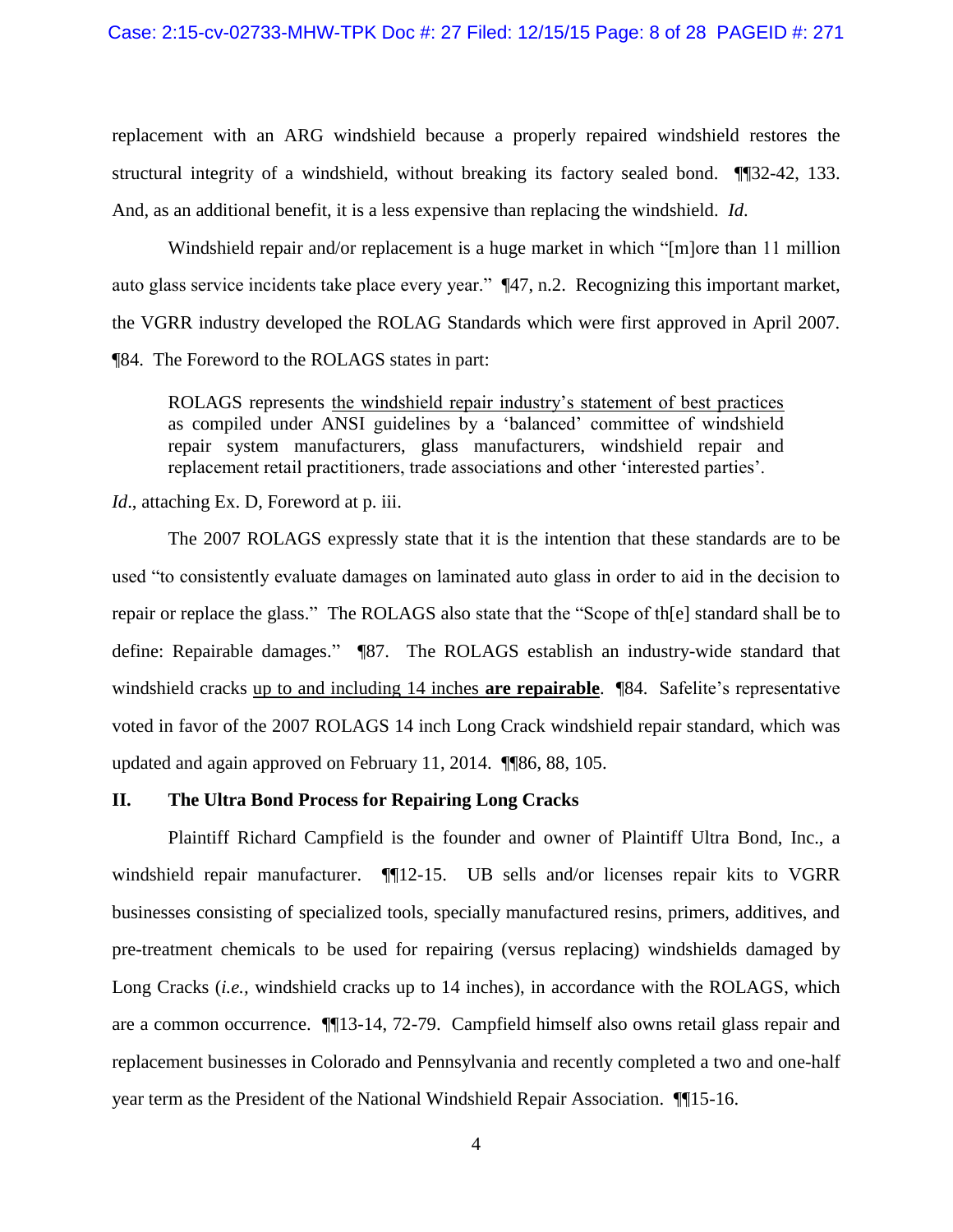Prior to the 2007 ROLAGS, Campfield was issued two patents in 1992 and 1995 (the "1990s Patents") covering the UB process for repairing Long Cracks. ¶¶66-70. In September 2012, Campfield was awarded another patent (the "2012 Patent"), which is even easier to use than the 1990s Patents. ¶71. UB is the dominant provider of Long Crack repair products and services, having between 50-75% of the U.S. market. ¶14. The historical rates of customer satisfaction, as judged by warranty claims and customer complaints, is over 99% for windshields repaired using the UB method. ¶83. Data tabulated by UB (from its business records) demonstrates that when customers are told the truth about repair vs. replacement of Long Cracks, customers choose windshield repair over 80-90% of the time. ¶148.

#### <span id="page-8-0"></span>**III. Safelite's VGRR Operations**

Defendant Safelite Group, Inc., is comprised of four wholly-owned subsidiaries covering all aspects of the VGRR market, all with the common goal of maximizing the profits of Safelite Group, Inc. ¶17. Defendant Safelite Fulfillment, Inc., one of these wholly-owned subsidiaries, operates in all 50 states, serves more than 4.1 million customers each year, and has annual sales of approximately \$825 million. ¶4. Of those 4.1 million customers, only about 1 million jobs result in repair of windshield chips or cracks shorter than six inches. The remainder are almost exclusively windshield replacements. ¶¶5, 116. The vast majority of Safelite's profits stem from the approximately 3 million windshields that Safelite sells and installs each year using non-OEM ARG. ¶¶5, 91.

Defendant Safelite Solutions LLC is another wholly-owned subsidiary of Safelite Group, Inc., and serves as a TPA to process VGRR claims on behalf of automobile insurance companies. ¶¶18, 54-65, 90-93. Safelite Solutions operates two national call centers in Columbus, Ohio, and one in Chandler, Arizona, that are staffed 24/7 by approximately 2,000 customer service representatives ("CSRs") trained to handle calls from policyholders reporting a vehicle glass claim (known as the first-notice-of-loss ("FNOL")) call to Safelite Solutions' insurance company clients. *Id*. Safelite Solutions currently serves as a TPA for more than 175 insurance and fleet companies, including 19 of the top 30 insurance companies. ¶¶18, 141. Safelite's TPA network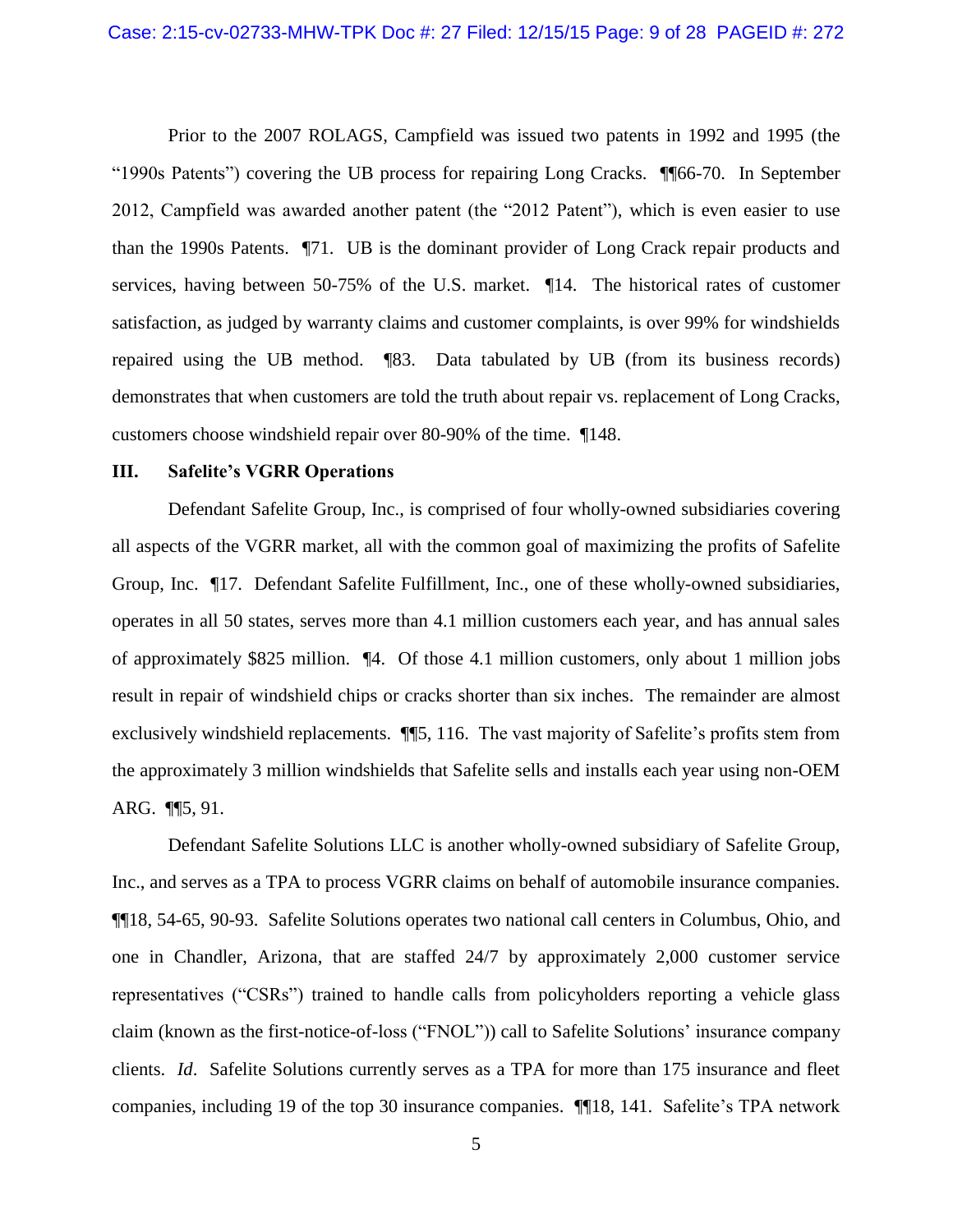consists of approximately 500 Safelite Fulfillment-owned shops and 9,000 independent automotive glass shops who have network provider agreements ("NPAs") with Safelite Solutions handling 40% of all insurance VGRR claims annually across the United States. ¶ [61-65.

Safelite Solutions' computer and phone systems are synced to recognize the incoming FNOL calls. CSRs process the policyholders' calls by following a series of scripted prompts that are displayed automatically on each CSR's computer terminal. ¶¶94-95. CSRs are required to read the script precisely as written, and to strictly follow the sequenced stages without deviation. If they change the script, they are subject to disciplinary action or termination. ¶96. Safelite also promotes its products and services to millions of insurance consumers making claims for damaged windshields through Safelite's TPA-run network and FNOL scripts. ¶¶90-92, 99, 103. Because a customer's insurance deductible is often higher than the cost of a windshield replacement, Safelite Solutions essentially becomes the call center for insurance referred retail customers paying for windshields out of their own pocket. ¶¶6, 49, 52.

#### <span id="page-9-0"></span>**IV. Safelite's False and Misleading Statements on its Website and FNOL Scripts**

Safelite uses its website to advertise and promote its products and services to both insurance referred retail customers and to retail customers. ¶117-22, 132. In its advertisements and promotions, Safelite contradicts the ROLAGS in a video entitled "Windshield repair" by stating that: "If the damage spreads beyond the size of a dollar bill a replacement will be necessary." ¶¶119, 121. Safelite also lists criteria on its website for evaluating windshield damage. Under the heading "Replace my windshield," Safelite lists as a criteria for such replacement: "[d]amage larger than 6," and "[d]oes the chip or crack fit under a dollar bill?" ¶¶118, 121.

Safelite's website contains another video which falsely states and/or implies that its windshield replacement is as safe and reliable as a factory-installed OEM windshield.  $\P$ [120-21. In that video, Safelite depicts an OEM factory robot installing a windshield with a Safelite model stating in the background that "In the factory high tech robotics installed your original windshield precisely. That precision inspired us to create our exclusive True Seal Technology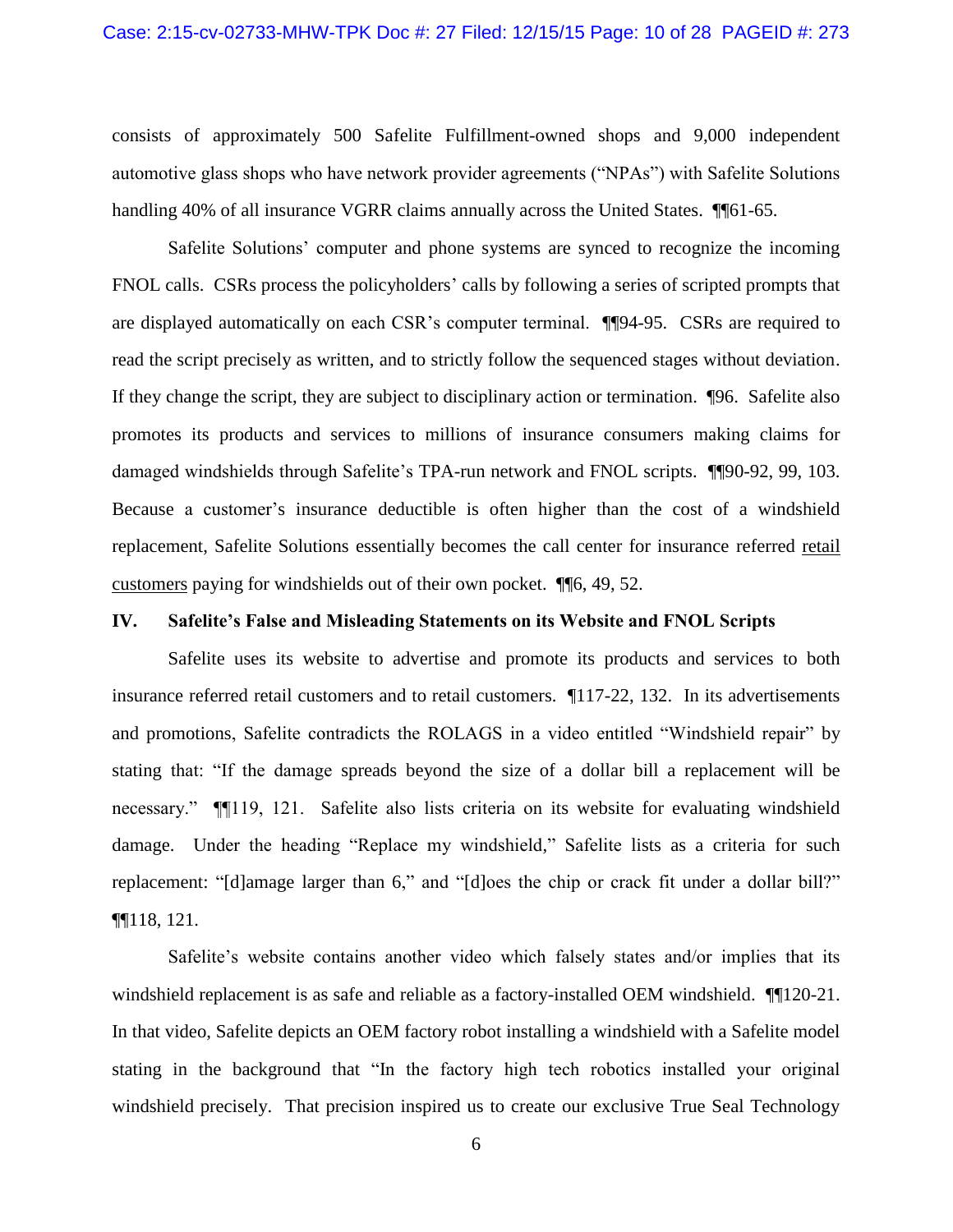which consistently places the new glass in perfect position for a strong reliable bond. That's just another reason to choose the Safelite advantage." ¶120. Safelite knows this is a false and misleading statement because it admits in its internal, nonpublic Training Reference Guide that "nothing can duplicate the factory seal of the original windshield" and that the only way to preserve the "the original factory seal" is to repair (*i.e.,* not to replace) the windshield. ¶121.

Regarding Safelite's computer-generated FNOL scripts, the script compels the CSR to process the claim as requiring a windshield replacement when a windshield crack is longer than six inches. ¶¶100-01. Safelite admitted in a court filing that: "if a policyholder indicates during the call that his car's windshield has a crack that is smaller than a dollar bill, the script will prompt the customer service representative to discuss with the policyholder the possibility of repairing the windshield, rather than replacing it… [b]ut if the policyholder indicates that the crack is larger than a dollar bill, the script will skip the discussion of repair options and show the operator the next section of the script." ¶101. If a policyholder asks about repairing a crack longer than six inches, the CSRs falsely state that such repair is not safe; is unlikely to hold or, will compromise the structural integrity of the windshield.  $\P$ 102. If an insurance customer asks if there is a difference between Safelite's non-OEM ARG windshields and OEM windshields, CSRs falsely tell the customers they are equivalent.  $\P$ [29-30, 39, 103.<sup>2</sup>]

#### **LEGAL STANDARD**

<span id="page-10-0"></span>When deciding motions to dismiss, the allegations in the complaint are taken as true and are construed in the light most favorable to the nonmoving party. *See, e.g., Republic Bank & Trust Co. v. Bear Stearns & Co.*, 683 F.3d 239, 246 (6th Cir. 2012). A court cannot dismiss

<sup>&</sup>lt;sup>2</sup> In addition, when policyholders or independent automobile glass repair shops contact Safelite Solutions about a Long Crack repair, Safelite Solutions only offers to pay the repair shop the same reimbursement as for a chip repair (often at or below \$65-75) and misrepresents to the insured (and to the shop) that such a rate is the "prevailing rate" for all repairs (*including* Long Crack repairs). ¶¶124-25. Long Cracks are more expensive to fix than chips due to the need to purchase specialized equipment and resins, and increased material. *Id*. Safelite's misrepresentations about the "prevailing rate" damage Plaintiffs by suppressing the market for Long Crack repair. ¶126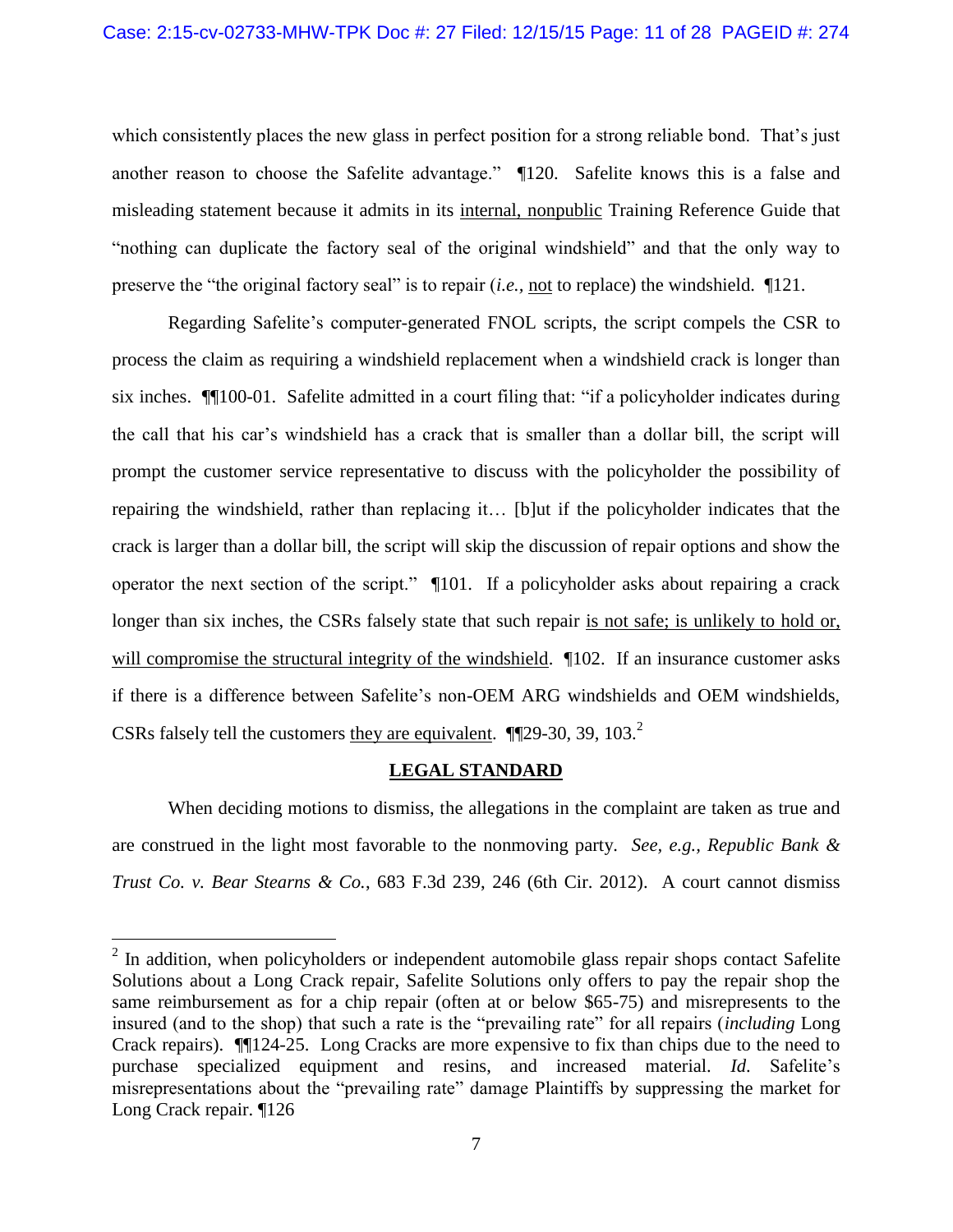simply because it suspects a plaintiff cannot prove the claims in the complaint. *Zaluski v. United American Healthcare Corp.*, 527 F.3d 564, 570 (6th Cir. 2008) (quoting *Bell Atlantic Corp. v. Twombly*, 550 U.S. 544, 555 (2007) ). Unless a plaintiff "undoubtedly can prove no set of facts in support of [its] claims that would entitle [the plaintiff] to relief," dismissal is improper. *Severe Records, LLC v. Rich*, 658 F.3d 571, 578 (6th Cir. 2011). Accordingly, a complaint "attacked by a Rule 12(b)(6) motion to dismiss does not need detailed factual allegations," but rather need only "raise a right to relief above the speculative level." *Twombly*, 550 U.S. at 555.

### **ARGUMENT**

#### <span id="page-11-1"></span><span id="page-11-0"></span>**I. The Lanham Act under** *Lexmark*

The Lanham Act provides a private right of action to a business whenever a competitor or another market participant disseminates a false or misleading description of products or services that causes a commercial harm. Section 43(a) of the Lanham Act extends broadly to any "false or misleading description of fact, or false and misleading representation of fact" that "misrepresents the nature, characteristics, qualities, or geographic origin of [the advertiser's] or another person's goods, services, or commercial activities." 15 U.S.C. § 1125(a)(1)(B). The Lanham Act "is broadly construed to provide protection against a variety of deceptive commercial practices, including false advertising and promotion." *LidoChem, Inc. v. Stoller Enters.,Inc.*, 500 F. App'x. 373, 379 (6th Cir. 2012) ("*LidoChem*") (reversing summary judgment).

In *Lexmark Int'l, Inc. v. Static Control Components, Inc.*, 134 S. Ct. 1377 (2014) *("Lexmark")*, the Supreme Court clarified a split amongst the Circuit Courts and liberalized the test for standing in Lanham Act false advertising cases, removing any notion that a Lanham Act plaintiff must be a direct competitor to the defendant. In that case, Static Control and Lexmark were not direct competitors. *Lexmark*, 134 S. Ct. at 1384. Lexmark made toner cartridges and Static Control made microchips used by companies who refurbished Lexmark's toner cartridges.

The Supreme Court held that a plaintiff asserting false advertising claims under the Lanham Act have standing when the plaintiff's "interests fall within the zone of interests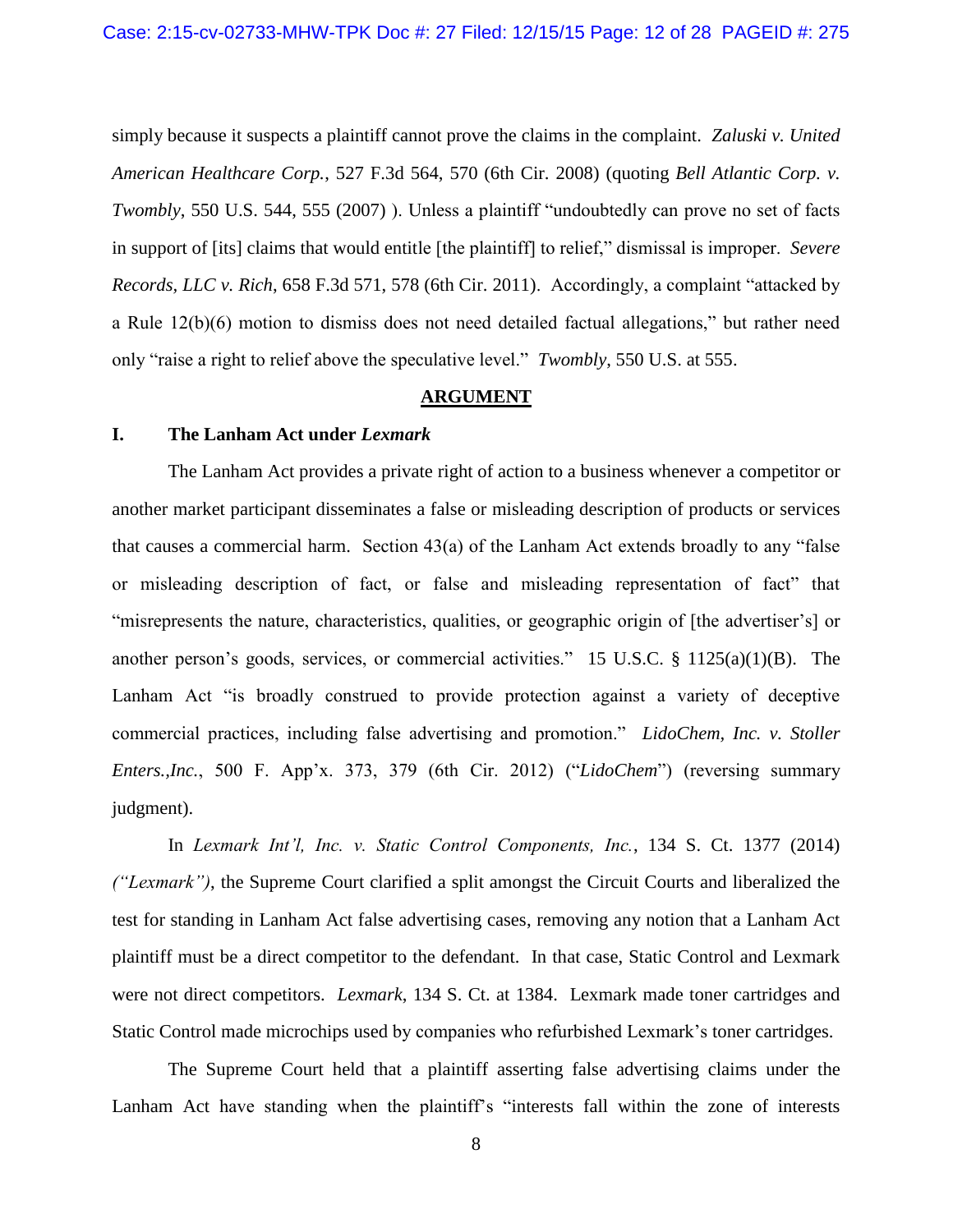protected by the law invoked." *Id*. at 1388. And, that "to come within the zone of interests in a suit for false advertising under  $\S$  1125(a), a plaintiff must allege an injury to a commercial interest in reputation or sales." *Id*. at 1390. In addition, a plaintiff must also adequately plead that its injuries "are proximately caused by violations of the statute." *Id*. at 1390. The Supreme Court further stated that proximate cause exists where "a plaintiff suing under  $\S1125(a)$  ... show[s] economic or reputational injury flowing directly from the deception wrought by the defendant's advertising; and that that occurs when deception of consumers causes them to withhold trade from the plaintiff." *Id*. at 1391 (emphasis added).

#### <span id="page-12-0"></span>**II. Plaintiffs Have Standing to Pursue Lanham Act Claims under** *Lexmark*

Defendants' arguments that Plaintiffs lack standing to assert Lanham Act claims have no merit. *See* Defendants' Memorandum in Support of Motion to Dismiss ("Def. Mem.") at 8. Contrary to Defendants' arguments, Plaintiffs are asserting claims for injuries to their "commercial interests and reputation" caused by Defendants false advertising—not the injuries to the public. Plaintiffs have standing to pursue claims for lost profits and future profits, and Plaintiffs have adequately plead that Defendants' Lanham Act violations proximately caused these injuries.

#### **A. Plaintiffs meet the "zone of interests" test.**

<span id="page-12-1"></span>Plaintiffs' claims "fall within the zone of interests protected by" the Lanham Act because Plaintiffs "allege an injury to a commercial interest in reputation or sales." *Lexmark*, 134 S. Ct. at 1388-90. Recognizing this, Defendants mischaracterize Plaintiffs' claims by creating a chart, selecting a snippet of the allegations ( $\P$ 146-47, 150-52) out of the Claim for Relief section of the Complaint. Defendants then mischaracterize such statements as Plaintiffs' "core" claims to make it appear as though a large portion of Plaintiffs' claims are premised solely on harm to the public. Def. Mem. 7-8. Defendants' attempt to distract the Court from Plaintiffs' true core allegations is as misleading as it is obvious.

For example, in their chart, Defendants ignore ¶¶139-45, directly preceding the allegations Defendants list in their chart, as well as ¶148, which all detail Safelite's Lanham Act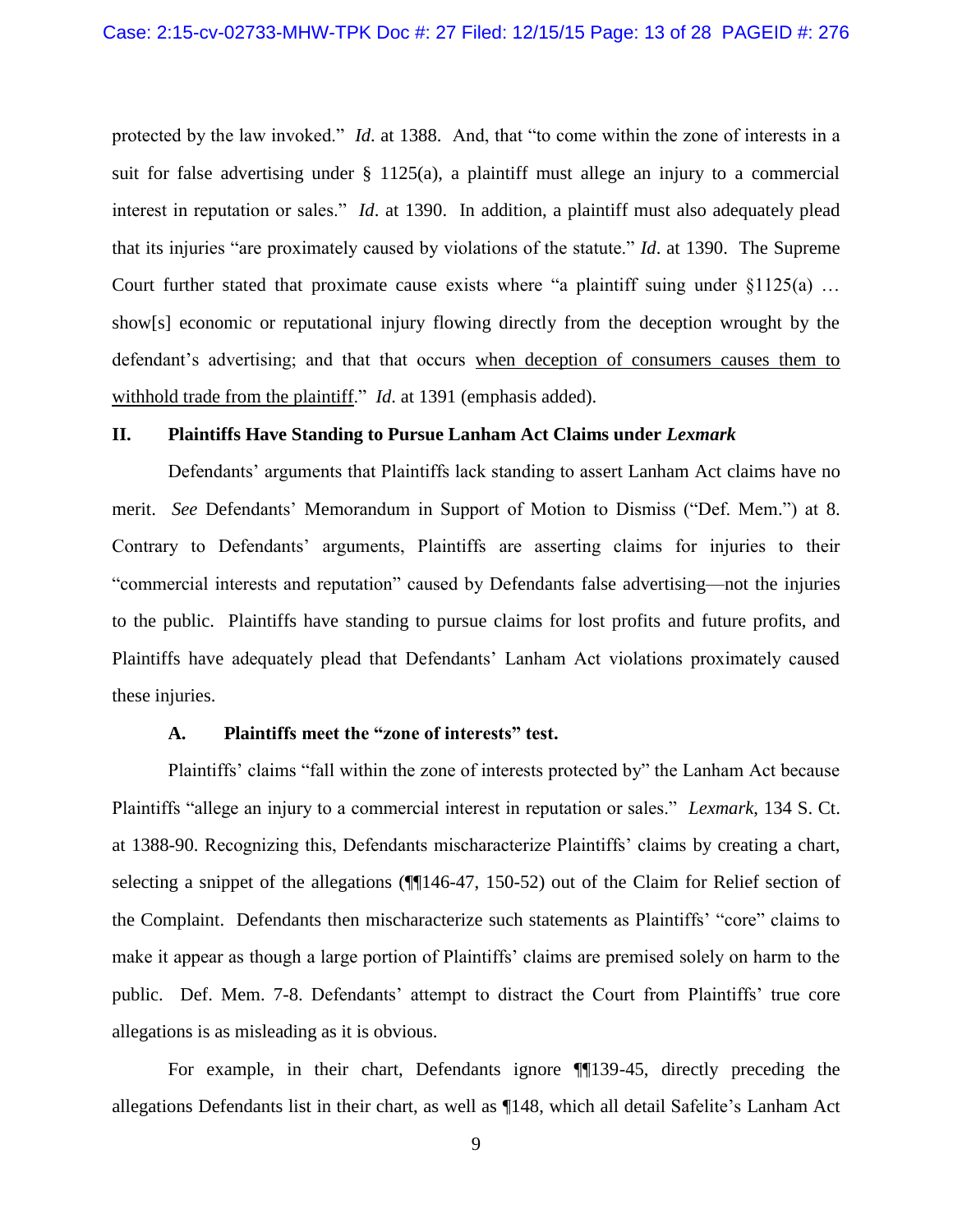violations. As described in these paragraphs (as well as in the remainder of the Complaint), Plaintiffs' core claims are that, in the course of advertising or promotion, Safelite falsely and/or misleadingly states that: (i) a windshield must be replaced when a crack is longer than six inches –contrary to the ROLAGS; (ii) it is "unsafe" to repair a crack longer than six inches—contrary to the ROLAGS; and (iii) that Safelite's windshield replacements are as safe and reliable as repaired factory-installed windshields.<sup>3</sup> Safelite does not even mention the word "ROLAGS," which indisputably demonstrates the falsity of their statements. Defendants' deliberate refusal to acknowledge Plaintiffs' true "core" allegations underscores the fatal weakness of their arguments.

Regarding the Lanham Act "zone of interest" prong, contrary to Defendants' arguments, Plaintiffs are not acting as a "vicarious avenger of the public" injured by Safelite's indisputably false statements. Def. Mem. 8. Instead, Plaintiffs allege damage to their commercial interests and reputation. *See, e.g.,* ¶¶11, 67-83, 127-38, 139-45, 148, 150-52. Indeed, Defendants contradict themselves at Section II.C. of their brief, recognizing that Plaintiffs plead commercial harm to their business, not harm to the public. Def. Mem. 5-6.

Plaintiffs compete in the same market as Safelite—both provide products and services to VGRR businesses and, independently, provide VGRR services to consumers. ¶¶12-20. Indeed, though it is not necessary under *Lexmark* that Plaintiffs and Defendants be "direct competitors," Plaintiffs and Safelite are direct competitors in the sense that Plaintiffs' products offer one solution for windshield cracks that are six to fourteen inches long (repair), while Safelite offers a different solution (replacement). By comparison, in *Lexmark*, Static Control simply manufactured a microchip that "could mimic the microchip" Lexmark made which allowed "remanufacturers … to refurbish and resell used" proprietary Lexmark cartridges. *Lexmark*, 134 S. Ct. at 1384. Regardless of whether Plaintiffs and Safelite are "direct" competitors, which is not required under *Lexmark*, Plaintiffs are within the "zone of interests" protected by the Lanham

 $\frac{1}{3}$ 

*See* ¶¶ 90-126, ¶¶127-38, incorporated by reference at ¶139.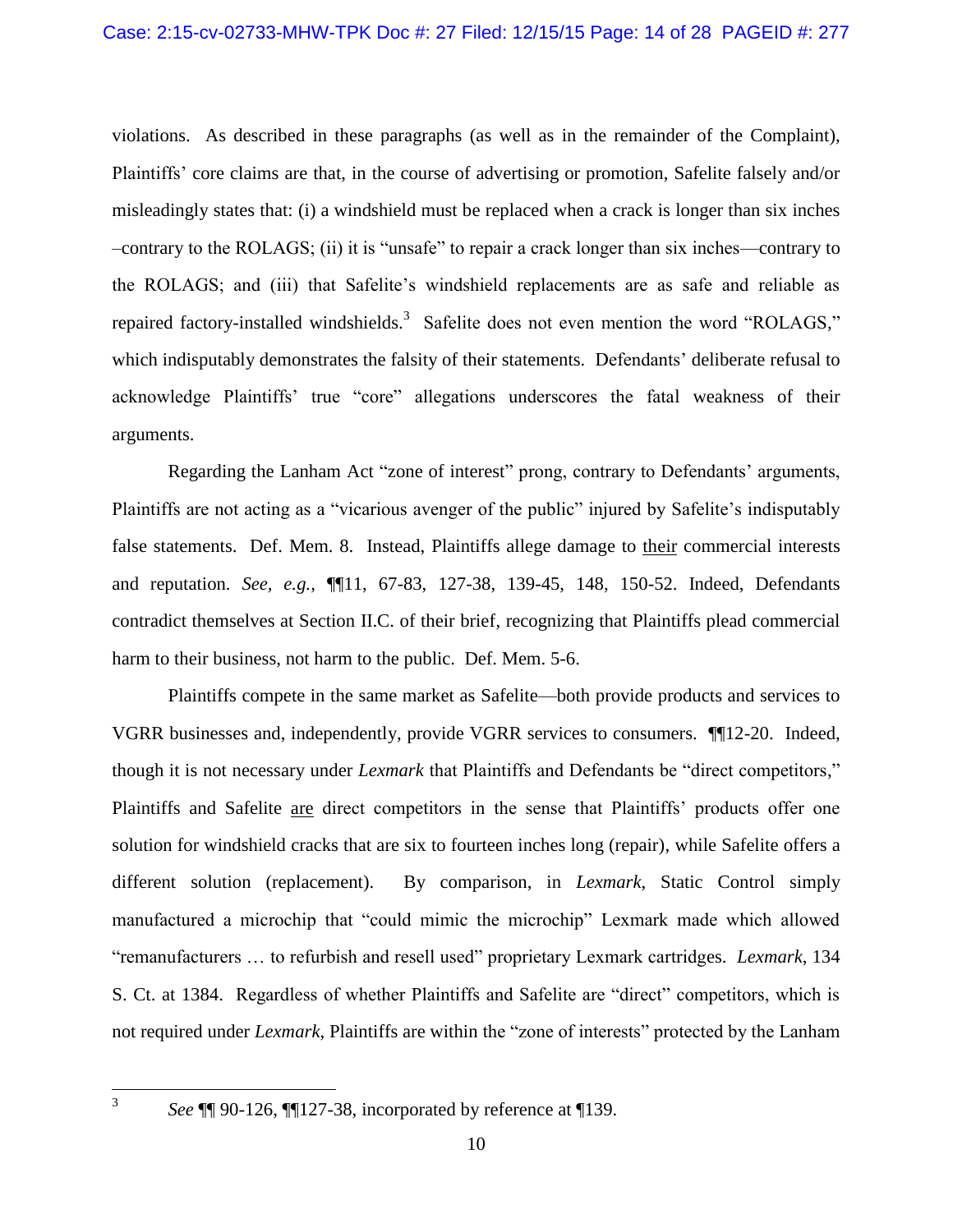Act because they have suffered an injury to a commercial interest in sales and reputation relating to the repairs of Long Cracks in the VGRR industry. *Id*. at 1390.

Safelite also violates the Lanham Act by misrepresenting the nature of its goods by implying that Safelite's windshield replacements are as safe and reliable as factory-installed windshields that have been repaired. Safelite, however, admits internally that "nothing can duplicate the factory seal of the original windshield." ¶121. These are classic Lanham Act violations. *See, e.g., Logan v. Burgers Ozark Country Cured Hams Inc.*, 263 F.3d 477, 461 (5<sup>th</sup> Cir. 2001) (rejecting defendant's argument that plaintiff patent holder lacked standing because he was not a competitor, stating "it is clear that [plaintiff] has a direct business interest in the sales of spiral sliced meats. Moreover, his ability to license his spiral slicing method to others may have been directly affected by [defendant's] false advertising offering spiral sliced products.").

In addition, Safelite argues that Plaintiffs lack standing to pursue damages for lost sales related to the 2012 Patent. Def. Mem. 8-9. In the Complaint, Plaintiffs describe the 2012 Patent expressly alleging that "because of the lost profits and destruction of the Long Crack repair market via Safelite's material misrepresentations and omissions, UB has been unable to bring this more advanced technology to market." ¶¶71, 83, 135-37. Such losses are plainly recoverable under the Lanham Act. *See, e.g., Alpo Pet Foods, Inc. v. Ralston Purina Co.*, 997 F.2d 949, 953-54 (D.C. Cir. 1993) (rejecting defendant's argument that lost profits based on plaintiff's inability to enter the market were too "speculative," stating that "ALPO would have expanded nationally but was stymied by Ralston's false advertisements."); *Princeton Graphics Operating v. NEC Home Elec. Inc.*, 732 F. Supp. 1258, 1264 (S.D.N.Y. 1990) (rejecting argument that plaintiff lacked standing under the Lanham Act, although its monitor had not yet entered the market).

This is especially true here because the products used to repair Long Cracks under the 2012 Patent are simply a continuation of Plaintiffs' earlier patented Long Crack repair products which Plaintiffs have marketed. Plaintiffs adequately allege that Defendants' misconduct caused them to "delay marketing and selling" the improved, patented Long Crack repair method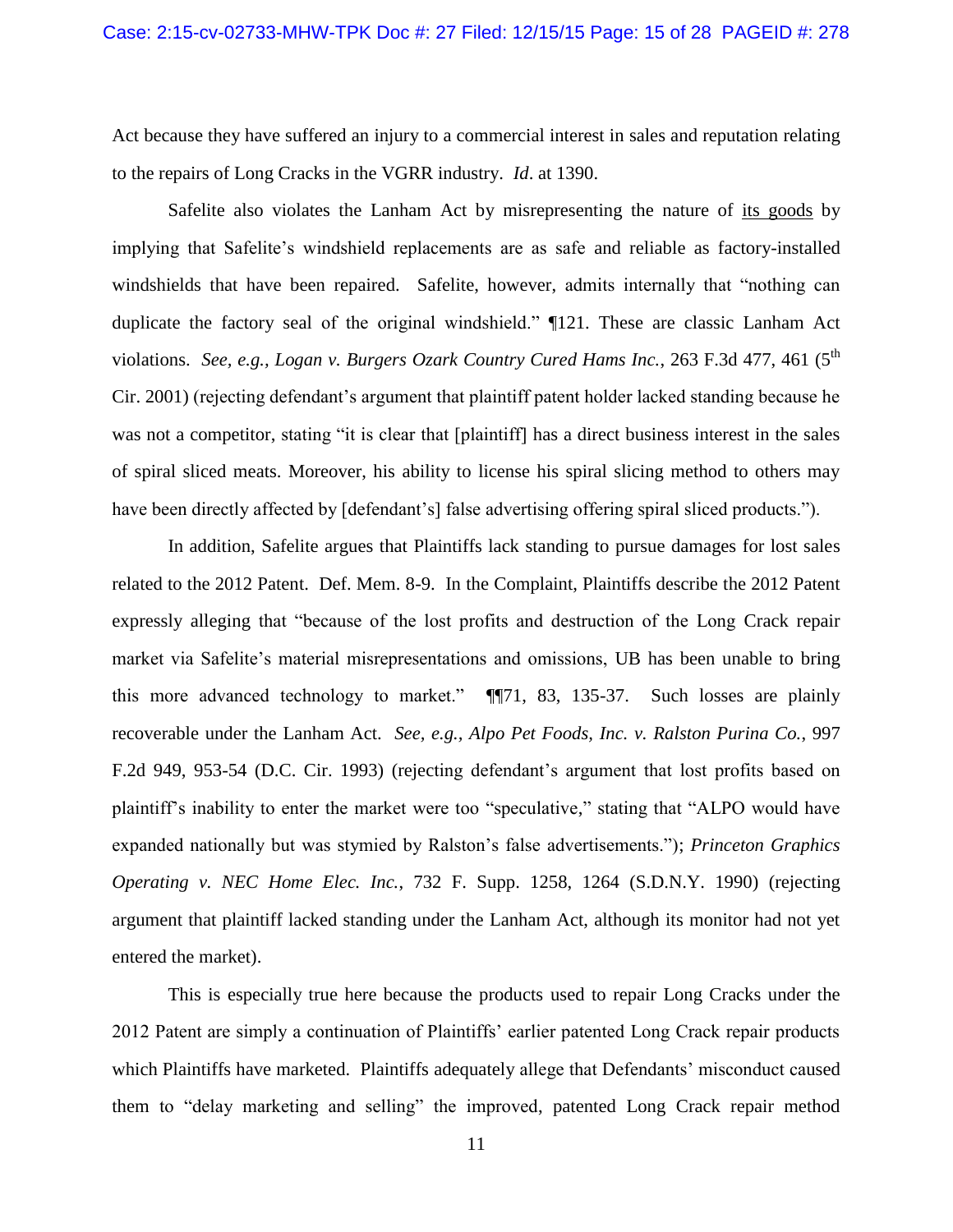(¶152)—not that Plaintiffs are not ready to do so absent Defendants' misconduct. *Lexmark*, 134 S. Ct. at 1389-90 (stating that Lanham Act false advertising cause of action protects against "unfair competition," which is "concerned with injuries to . . . present and future sales") (emphasis added); *See also Par Sterile Products, LLC v. Fresenius Kabi USA LLC*, 2015 U.S. Dist. LEXIS 32409 at  $*7$  (N.D. Ill. March 17, 2015) (rejecting defendant's argument that plaintiff "has no standing to bring a Lanham Act claim because it has not yet begun to sell" its product.).

The cases relied on by Defendants are either irrelevant or actually support Plaintiff's claims. Def. Mem. 9. Defendants' reliance on *Platinum Sports Ltd. v. Snyder*, 715 F.3d 615 (6th Cir. 2013), is especially perplexing. That case involved claims by a strip club complaining about a violation of its free speech rights, which has nothing to do with Lanham Act claims.<sup>4</sup>

#### **B. Plaintiffs adequately plead proximate cause.**

<span id="page-15-0"></span>Defendants spend over five pages—again selectively citing to the Complaint—to make a tortured argument based on a misleading reading of *Lexmark* to argue that Plaintiffs do not adequately plead proximate cause. Def. Mem. 16-21. Other than *Main Springs*, distinguished *supra*, Defendants do not cite any other authority to support their argument. However, it is wellsettled that "*evidence* of injury" is not necessary to survive a motion to dismiss. *Lexmark*, 134 S.Ct. at 1395 (emphasis in original). Proximate cause is a question of fact that is normally not appropriately resolved on a motion to dismiss. *See, e.g., In Re: Syngenta Ag Mir 162 Corn Litig.*, 2015 U.S. Dist. LEXIS 124087 at \*277 (D. Kan. Sept. 11, 2015) (analyzing *Lexmark*, stating "[p]laintiffs have at least alleged a plausible claim that [defendant's] false and misleading

 $\overline{4}$ <sup>4</sup> Defendants' reliance on its other cases is equally flawed. *PDK Labs, Inc. v. Friedlander,*  103 F.3d 1105 (2d Cir. 1997), held that "a future 'potential for a commercial or competitive injury' can establish standing," but found that plaintiff and defendant were "not competitors for purposes of Lanham Act standing." *Id*. at 1112 (emphasis added). And, unlike this case, *Maine Springs, LLC v. Nestle Waters North America*, 2015 U.S. Dist. LEXIS 33259 (D. Me. March 18, 2015), held that the "[c]omplaint does not allege that Maine Springs has ever marketed any bottled water or that it is prepared to sell bottled water at this time." *Id*. at \*15 (emphasis added).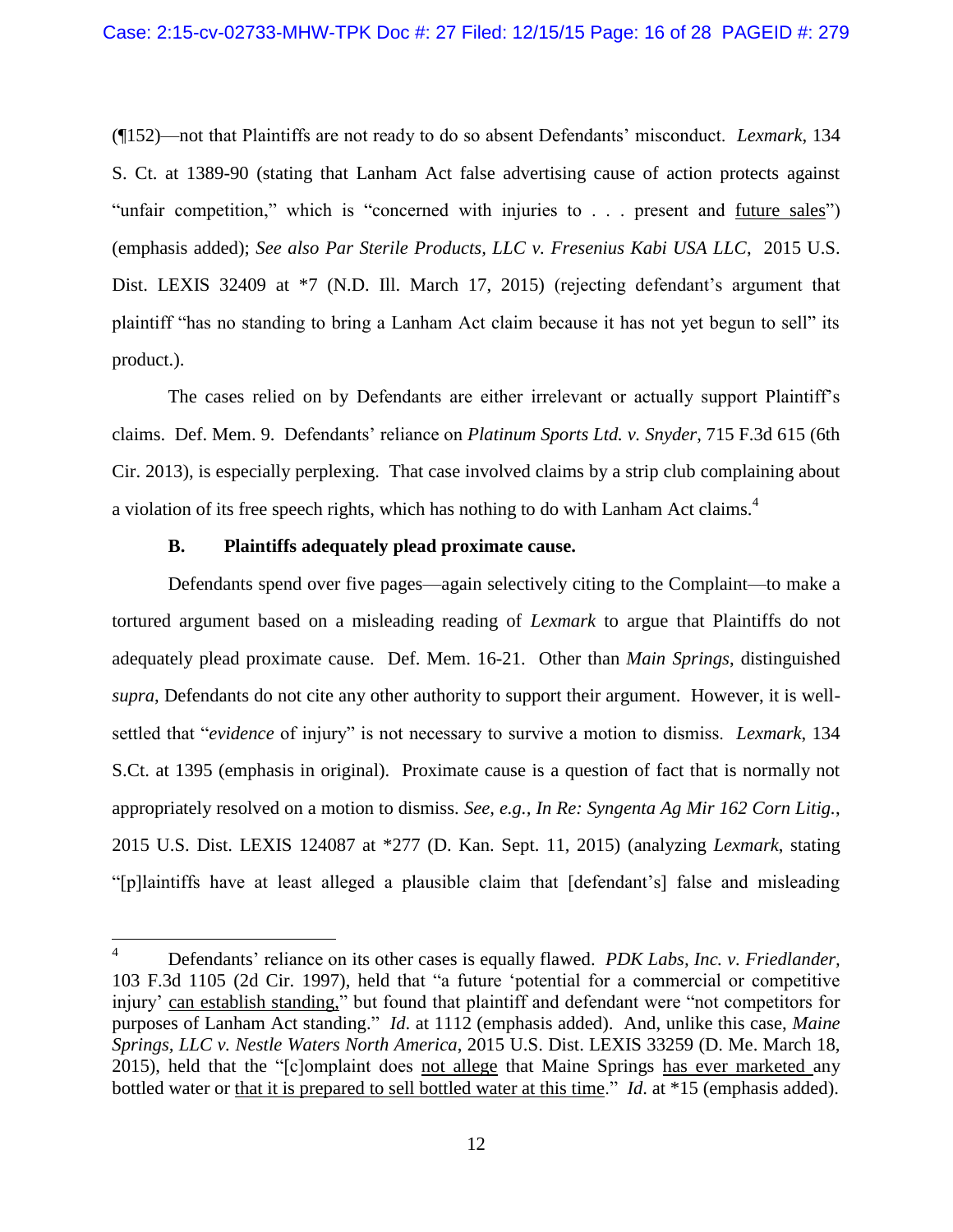statements caused [the] sales of [its products] which in turn caused contamination [of plaintiff's products]… because proximate cause ordinarily presents a question of fact, the Court cannot conclude as a matter of law at this stage that plaintiffs' injuries were not fairly traceable to or proximately caused by [defendant's] conduct.").<sup>5</sup> Here, Plaintiffs properly allege that Defendants' false and misleading statements proximately caused their injuries.<sup>6</sup>

First, Safelite selectively quotes the standard for pleading loss causation under *Lexmark* and ignores the Court's elucidation of that standard that immediately follows. That guidance eviscerates Defendants' entire follow-on argument on pages 18-21 of their brief. Specifically, Safelite relies on *Lexmark,* stating that a plaintiff:

must show economic or reputational injury flowing directly from the deception wrought by the defendant's advertising; and that that occurs when deception of consumers causes them to withhold trade from the plaintiff. That showing is generally not made when the deception produces injuries to a fellow commercial actor that in turn affect the plaintiff.

*Id*. at 1391 (emphasis added). Def. Mem. 17.

However, Defendants conveniently ignore the sentence that immediately follows which explains:

 5 *See also The Hershey Co., v. Friends of Steve Hershey*, 2015 U.S. Dist. LEXIS 22789 at \*14 (D. MD. Feb. 26, 2015) (analyzing *Lexmark*, stating that "[i]n the complaint, Hershey pled damage to their goodwill and reputation. . . Although this may not be sufficient to ultimately succeed on their § 1125(a) claim, it is enough to survive a motion to dismiss before discovery."); *Marten Transp. Ltd. v. Platform Advertising, Inc.*, 2015 U.S. Dist. LEXIS 8985 at \*10 (D. Kan. Jan. 26, 2105) (analyzing *Lexmark*, stating "plaintiff has argued that such confusion could increase the use of defendant's websites among plaintiff's competitors, which could in turn increase traffic to those sites and reduce traffic to sites listing plaintiff's openings . . . . Arguments relating to proximate cause are more appropriately considered at the summary judgment stage or at trial.").

<sup>&</sup>lt;sup>6</sup> Defendants contend that Plaintiffs "acknowledge" the UB Long Crack repair process is "more expensive," and imply that this is the reason why UB has not been more successful in selling its products. Def. Mem. 3. Defendants ignore that the Complaint states that while "Long Cracks are more expensive to fix than chips" (¶125), this pricing disparity is irrelevant to Plaintiffs' claims about windshield replacement, which is far more expensive than Long Crack repair. ¶¶41-42, 133.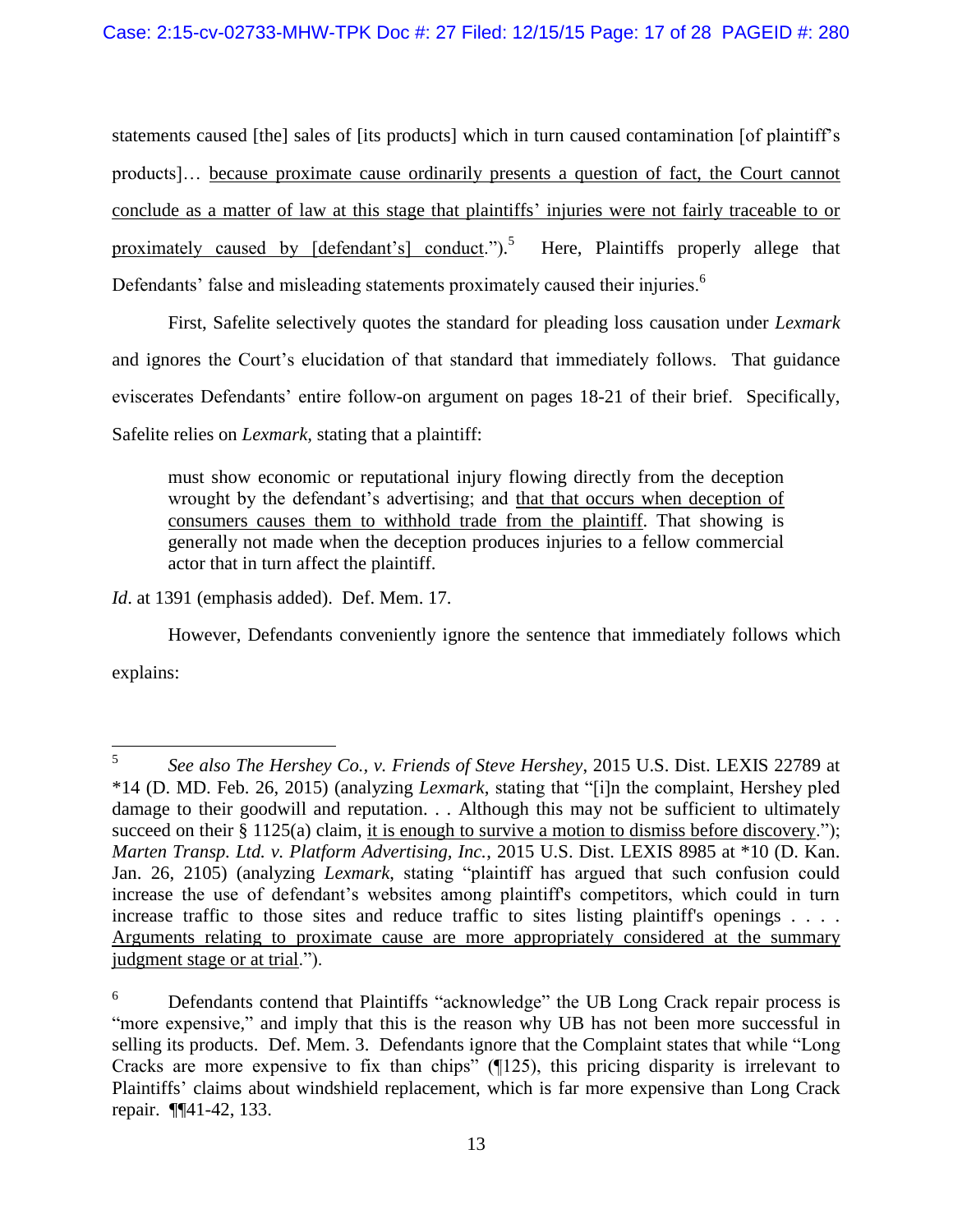[f]or example, while a competitor who is forced out of business by a defendant's false advertising generally will be able to sue for its losses, the same is not true of the competitor's landlord, its electric company, and other commercial parties who suffer merely as a result of the competitor's 'inability to meet [its] financial obligations.'

*Id*. (emphasis added).

Here, Plaintiffs and Defendants are both in the VGRR industry. Plaintiffs are not the equivalent of a complaining competitor's "landlord, its electric company, and other commercial parties who suffer merely as a result of the competitor's 'inability to meet [its] financial obligations.'" *Id*. Indeed, Defendants unwittingly demonstrate that Plaintiffs meet this standard; *i.e.,* that Defendants' "deception of consumers causes them to withhold trade from" Plaintiffs. *Id.* Specifically, Defendants' summary states in part: "[1] Safelite follows insurance company scripts that [deceptively] inform policyholders not to repair long cracks. [2] Therefore policyholders choose glass replacements instead of long crack repair… [7] [Absent Defendants' false and misleading statements], Plaintiffs would sell more licenses and products to some of these shops, who would undoubtedly turn to Plaintiffs for their long crack repair needs." Def. Mem. 16-17. Defendants' rendition **is** the standard under *Lexmark* to adequately plead proximate cause.

In *Bern Unlimited, Inc. v. The Burton Corp.*, 25 F. Supp. 3d 170 (D. Mass. 2014), the court faced similar arguments as Defendants make here. Analyzing *Lexmark* in connection with a defendant's counterclaim under the Lanham Act, the court rejected the argument that defendants did not plead proximate cause stating that defendants:

allege that plaintiff's false advertising deceived customers, which resulted in increased sales for plaintiff and decreased sales for defendants. Assuming those allegations are true, defendants suffered harm directly caused by plaintiff's false advertising. The counterclaims therefore allege sufficient facts to state a claim for false advertising under the Lanham Act.

*Id.* at 184 (emphasis added).<sup>7</sup>

 7 *See also Logan*, 263 F.3d at 461, discussed *supra*.; *Greater Houston Transp. Co. v. Uber Tech., Inc.*, 2015 U.S. Dist. LEXIS 28867 \*19-20 (S.D. Tex. March 10, 2015) (stating "[w]hile Plaintiffs have not offered the precise amount of business they have lost, they have alleged that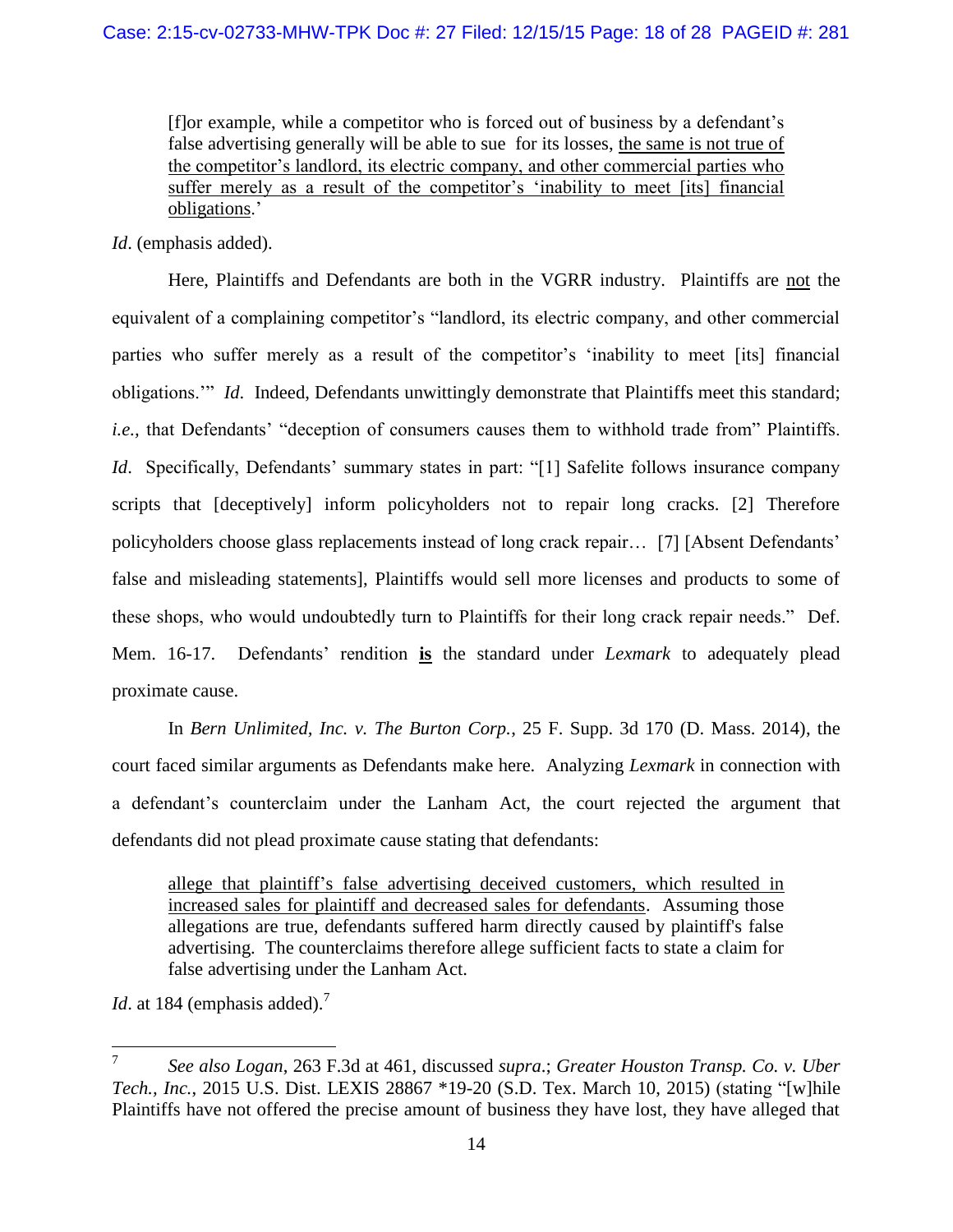Second, though Plaintiffs adequately plead proximate cause based solely on the above allegations, Plaintiffs' other allegations bolster causation as well. Those additional allegations, ignored by Defendants, are found at ¶¶104, 127-38 ("Safelite Has Caused Ultra Bond Significant Damage Due To Its Misrepresentations and Nondisclosures Concerning Long Crack Repair"), and at ¶¶146, 148, 150-52 ("Claim for Relief"). Defendants' selective citation to the Complaint at ¶¶2, 14, 92-93, 130-31, is as obvious as it is damning. Def. Mem. 17. For example, Defendants completely ignore any causation allegations in Claim for Relief section. There, Plaintiffs expressly plead, based on customer surveys, that "80-90% of total replacements could in fact have been repaired had the market for Long Crack repair not been suppressed and negatively impacted by Safelite's misrepresentations and nondisclosures," which is evidence of causation that Defendants apparently don't want the Court to consider. ¶¶133, 148.<sup>8</sup>

Plaintiffs also adequately plead proximate cause in connection with Safelite's false representations about its products, *i.e.,* that its aftermarket replacement windshields—which require breaking the factory seal of the original windshield—are as safe and reliable as repairing a factory-installed windshield. ¶¶120-21. However, Safelite admits the truth in its internal documents—that replacement is not as safe or reliable as repairs. *Id*. Defendants' false statements about its products are alleged to have harmed Plaintiffs by "result[ing] in increased

 $\overline{a}$ 

Defendants' misrepresentations sway consumers of vehicle-for-hire services to use their services, resulting in damage to competing transportation services, such as Plaintiffs.").

<sup>8</sup> Defendants also argue (incorrectly) that in *Lexmark* the Supreme Court required close to a 1:1 relationship between lost sales and the misrepresentations. Def. Mem. 18-20. The Supreme Court did not make any such sweeping qualification to the proximate cause standard it had just enunciated. Rather, the Court simply discussed the particular facts of the parties' relationship. *Lexmark*, 134 S. Ct. at 1394; *see also Greater Houston*, 2015 U.S. Dist. LEXIS 28867 \*19-20 (rejecting defendant's argument that proximate cause would be too "speculative" because plaintiffs were not the only injured competitors.). However, as discussed above, Plaintiffs do plead close to a 1:1 relationship —which Defendants ignore—in alleging that 80- 90% of customers would chose Long Crack repair if they had been told the truth. ¶¶133, 148.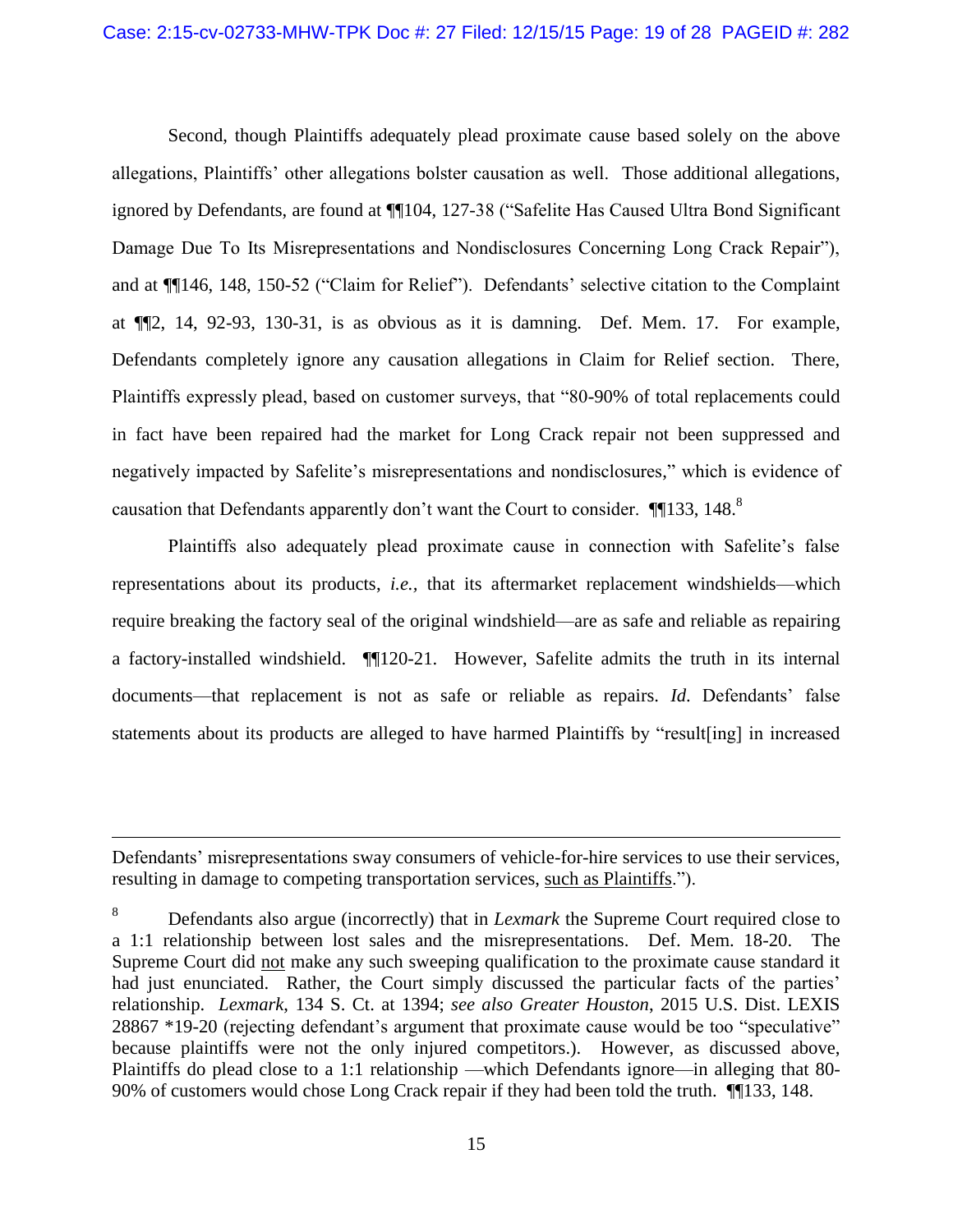sales for [Safelite] and decreased sales for [Plaintiffs]." *Bern Unlimited*, 25 F. Supp. 3d 170 at 184. 9

## <span id="page-19-0"></span>**III. Safelite's Arguments that the Lanham Act Does Not Otherwise Apply to Plaintiffs' Claim Is Contrary to Established Law**

As explained above, Plaintiffs clearly plead an actionable claim under the Lanham Act under *Lexmark*. However, Safelite makes four other scattershot arguments in support of its motion that: (i) the alleged misstatements are not "commercial advertising or promotion"; (ii) Safelite acts as an agent for insurers for purposes of the Lanham Act; (iii) there is no allegation that Safelite made any representations about Plaintiffs' or their products; and (iv) the Lanham Act does not require Safelite to promote Plaintiffs' products. Def. Mem. 9. These arguments have no merit.

## **A.** *LidoChem* **supports denial of Defendants' motion.**

<span id="page-19-1"></span>It is well-settled that "the 'commercial speech' covered by the Lanham Act extends beyond the classic advertising campaign into other forms of promotion used to influence consumers to purchase goods or services… Speech does not have to resemble a typical advertisement to be commercial." *LidoChem*, 500 F. App'x. at 379 (reversing summary judgment) (citations omitted). Defendants' arguments that their false and misleading statements on their website and in their scripts used by Safelite's CSRs do not constitute "commercial advertising or promotion" under *LidoChem* either have no basis in law or mischaracterize Plaintiffs' claims.

First, Defendants reliance on the entire four-part test enunciated in *LidoChem* is incorrect. The second element articulated in *LidoChem*, that the statement be made "by a defendant who is

<sup>—&</sup>lt;br>9 Plaintiffs also adequately plead damage to their "reputation" in connection with Safelite's CSR scripts, by which CSRs falsely tell insurance customers that repairing a windshield crack longer than six inches is not safe, is unlikely to hold, or will compromise the structural integrity of the windshield. ¶102. Defendants are, for all intents and purposes, stating that Plaintiffs' products and services are unsafe and unsound. ¶104. As the Court stated in *Lexmark*, "when a party claims reputational injury from disparagement, competition is not required for proximate cause; and that is true even if the defendant's aim was to harm its immediate competitors, and the plaintiff merely suffered collateral damage." *Lexmark*, 134 S. Ct. at 1394 (emphasis added).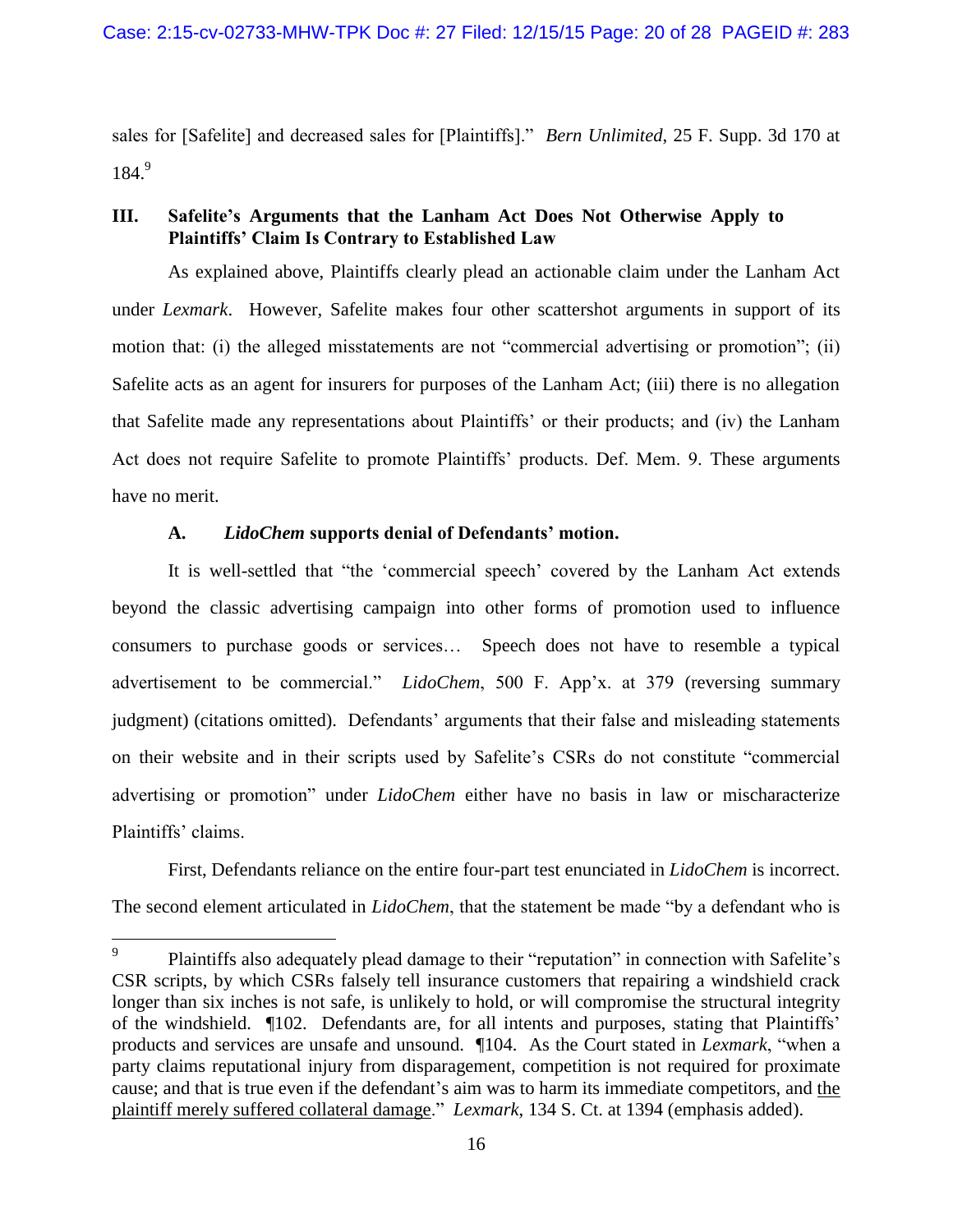in commercial competition with plaintiff," argued by Defendants here, no longer applies. Def. Mem. 10. *Lexmark* expressly rejected the "direct competitor" test. *Id*. at 1391; *see also Healthnow New York, Inc. v. Catholic Health System, Inc.*, 2015 U.S. Dist. LEXIS 129656 at \*9 (W.D.N.Y. Sept. 26, 2015) ("'competitors' requirement [of this four-part test] was firmly closed by the Supreme Court's decision in *Lexmark*"); *Educational Impact, Inc. v. Danielson*, 2015 U.S. Dist. LEXIS 9467 at \*37-38 (D.N.J. Jan. 28, 2015) (same).

Next, Defendants' argument that Plaintiffs "fail element (3) of the *LidoChem* test because, when Safelite Solutions makes statements as a third party administrator, it is not for the purpose of influencing the policyholders to buy Safelite products" is not only false but is directly contradicted by the sworn testimony of Safelite's corporate representative. Def. Mem. 11. First, Defendants do not address the false and misleading statements made on Safelite's website in their argument and thus concede this element for those statements. ¶¶117-22. Second, the Complaint details how Safelite uses its scripted false and misleading statements to promote Safelite's products and services to millions of consumers (¶¶54-65, 90-116) and even compels CSRs to process insurance claims by having Safelite shops install Safelite's non-OEM ARG windshields. ¶103.

Furthermore, Safelite's corporate representative admitted, under oath, that Safelite uses these scripts to direct customers to buy Safelite's products and services. Specifically, in *Safelite Group Inc. v Jespen,* (referred to at  $\P$ 101 n.4), Safelite sought a preliminary injunction challenging the constitutionality of a Connecticut law targeting the same scripts at issue here. That law, known as an "anti-steering" law, required Safelite to change its scripts to "prohibit Safelite from informing its insurance customers' policyholders about Safelite-owned [VGRR] shops unless Safelite simultaneously recommends another local glass repair shop."<sup>10</sup> Safelite argued that the law infringed upon its First Amendment right to engage in "commercial speech."

 $10<sup>10</sup>$ <sup>10</sup> Safelite's Memorandum In Support of Motion for Preliminary Injunction. *See* Exhibit A at 1. The Court may take judicial notice of this document as it is expressly referenced in the Complaint.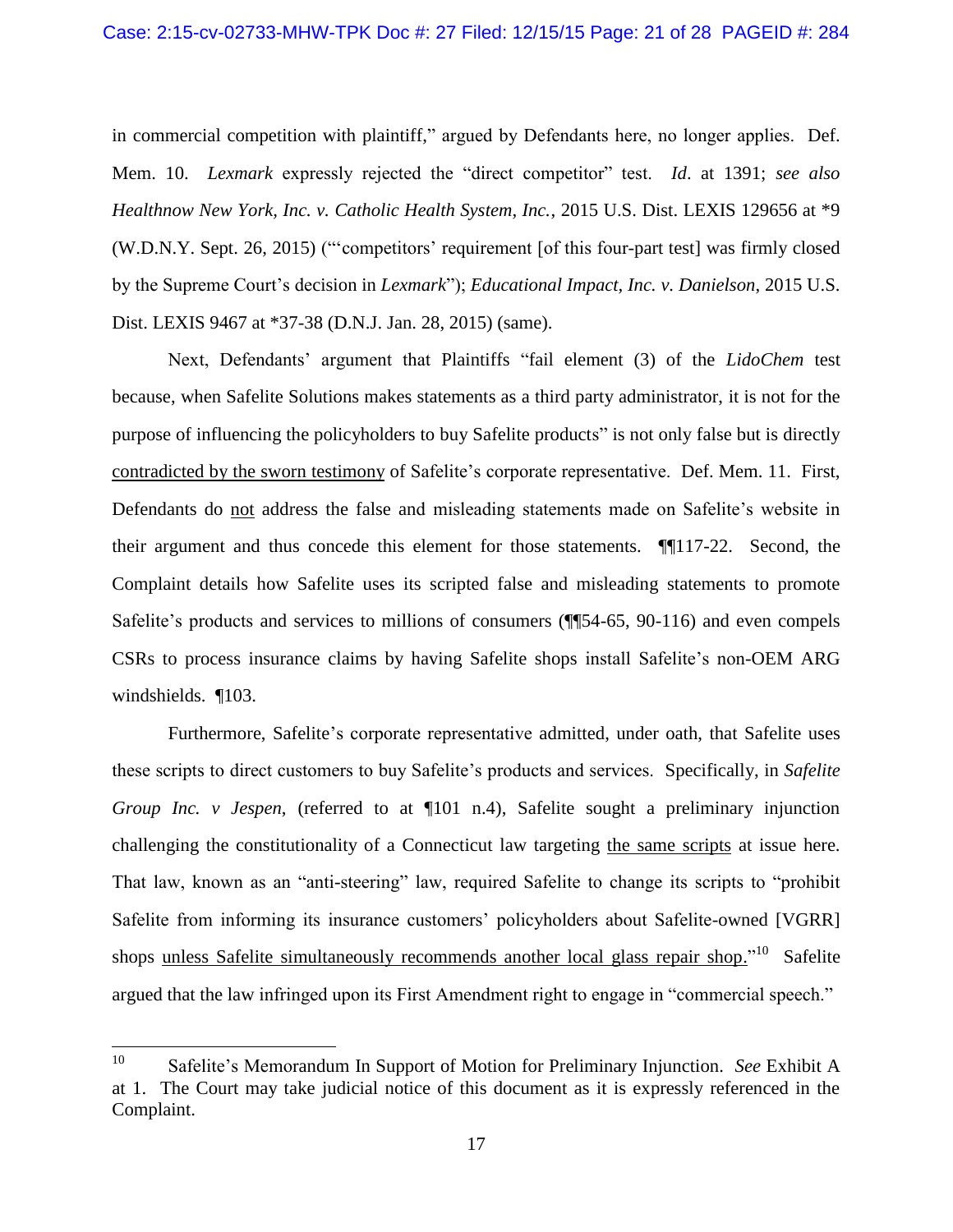That filing included the declaration of Brian O'Mara, Safelite's VP, National Contact Center Operations (the "O'Mara Decl."). O'Mara testified that Safelite uses these scripts to "include a recommendation to Safelite AutoGlass." O'Mara Decl. ¶11 (attached as Exhibit B). O'Mara testified further that "[i]f Safelite AutoGlass shops deliver poor customer service, it will certainly impact the insurer's decision to utilize Safelite Solutions as its third party administrator of vehicle glass claims, resulting in a decrease in referrals to Safelite AutoGlass [and] undoubtedly affect the customers' willingness to accept a recommendation to use Safelite AutoGlass." *Id*. at ¶12. For Safelite to argue here that the scripts are not "for the purpose of influencing the policyholders to buy Safelite products" is, at best, disingenuous.

Lastly, Defendants' argument that Plaintiffs' "allegations also fail element (4) of the standard adopted in *LidoChem* because the statements are not alleged to have been 'disseminated sufficiently to the relevant purchasing public' to constitute advertising or promotion in the industry" is without merit. Def. Mem. 11-12. First, Defendants argue that "Plaintiffs identify neither the source of these statements, which Defendant made them, nor when the statements appeared … [or that they] were actually viewed" by consumers." Def. Mem. 12 n.3. In making this erroneous argument, Defendants ignore the allegations in the Complaint where Plaintiffs specifically identify the web address and statements from Safelite's website. ¶¶117, 120. The Complaint further goes on to expressly state that the statements are "current" or uses the present tense. And there is not any requirement under the Lanham Act for Plaintiffs to plead which consumers viewed Safelite's website. These false statements are clearly actionable under the Lanham Act. *See, e.g.*, *Cross, Inc. v. Zerbonia*, 2010 U.S. Dist. LEXIS 103173 at\*32-33 (N.D. OH. Sept. 29, 2010) (statements from Defendants' website actionable under the Lanham Act).<sup>11</sup>

The Complaint also adequately pleads that Safelite uses its scripts to disseminate false and misleading information to the market of insurance consumers seeking windshield repair.

<sup>11</sup> <sup>11</sup> *See also Marten Transp,* 2015 U.S. Dist. LEXIS 8985 at \*10 (same); *Advanced Fluid Systems, Inc. v. Huber*, 28 F. Supp. 3d 306, 334 (M.D. Pa. 2014) (concluding websites are a medium of advertising under the Lanham Act stating "[a]n internet website is a broad advertising medium, offering wide-ranging and instantaneous dissemination of the false information.").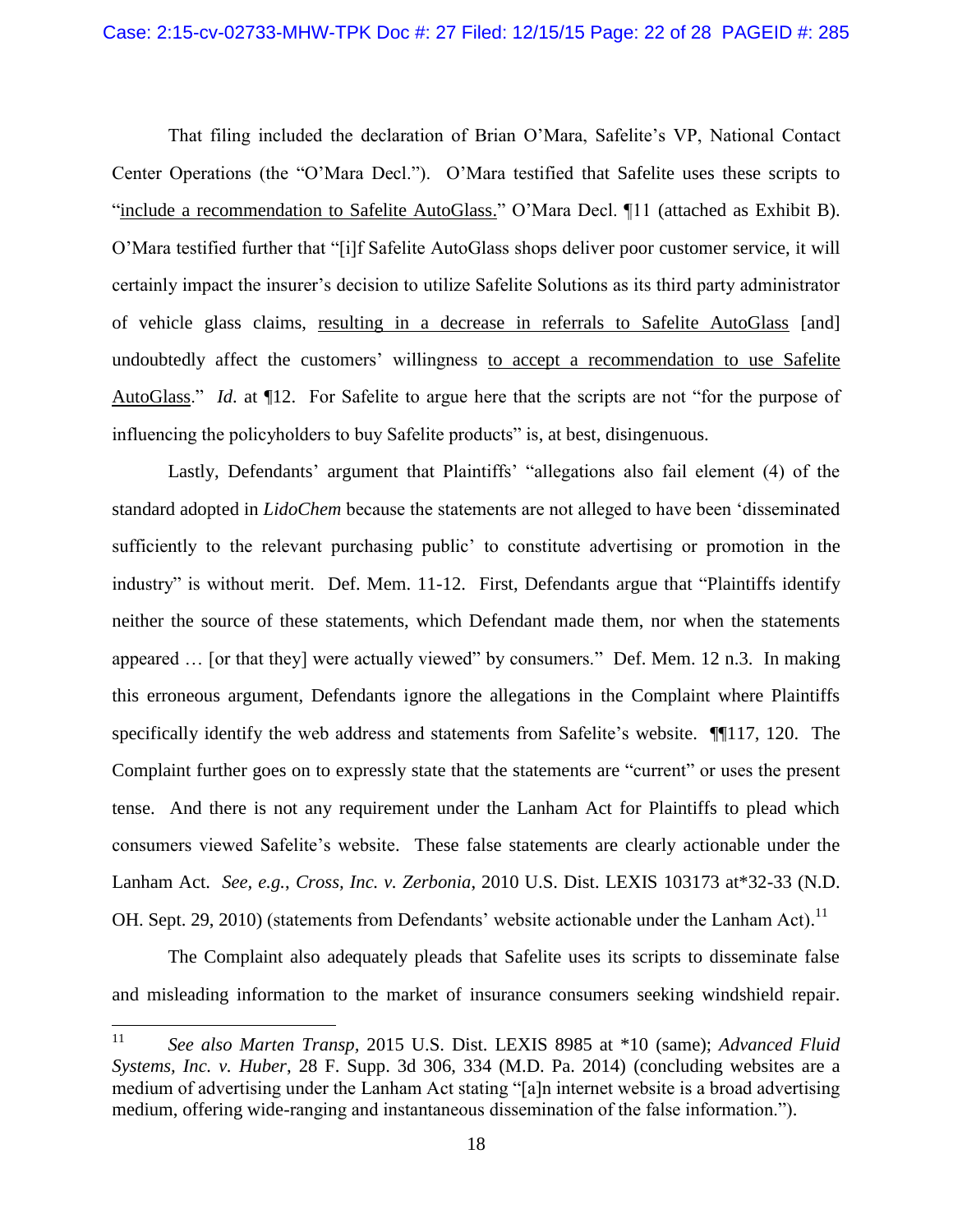Safelite Solutions is the nation's largest TPA, currently serving more than 175 insurance and fleet companies, and handling at least 40% of all insurance VGRR claims reported per year across the entire United States. ¶¶2, 18, 61, 65. The scripts used by the CSRs make uniform false and misleading statements to millions of customers each year, who usually have to pay out of their own pocket for windshield replacements. ¶¶4-6, 20, 49, 95-96, 100-104, 108-13, 116. Safelite's use of these scripts constitutes sufficient dissemination to the market to be actionable under the Lanham Act. *LidoChem*, 500 F. App'x. at 379-80 ("[t]he required level of dissemination to the relevant purchasing public 'will vary according to the specifics of the industry.' … The 'touchstone' is whether the 'contested representations are part of an organized campaign to penetrate the relevant market.'") (citing *Seven-Up Co. v. Coca-Cola Co.*, 86 F.3d 1379, 1386 (5th Cir. 1996) (presentation to 11 reps out of market of 74 reps "disseminated sufficiently to the relevant purchasing public to constitute 'advertising" or "promotion"").<sup>12</sup>

#### **B. Safelite's remaining arguments are without merit.**

<span id="page-22-0"></span>Safelite's remaining arguments are equally without merit. First, Safelite argues that it cannot be liable for its false and misleading statements in its scripts because the insurance companies that Safelite services are to blame for those statements. Def. Mem. 13. Safelite proclaims, without any legal support, that "[t]his is not the sort of thing that can be redressed by Plaintiffs against Safelite under the Lanham Act." *Id*. Safelite's "who, me?" defense is baseless.

The plain text of the Lanham Act directly contradicts Safelite's argument stating: "Any person who … in commercial advertising or promotion, misrepresents the nature, characteristics, [or] qualities ... of his or her or another person's goods, services, or commercial activities, shall be liable" under the Act. 15 U.S.C. § 1125(a)(1)(B) (emphasis added). Safelite disseminates the

 $12$ None of the cases Defendants rely on support their argument. *First Health Grp. Corp. v. BCE Emergis Corp.*, 269 F.3d 800, 803-04 (7th Cir. 2001), dealt with "negotiations between[the defendant] and particular hospitals—negotiations handled in private, among business executives and lawyers" and further the plaintiff did "not established that any of [defendants'] statements was false or even misleading."); *Am. Needle & Novelty, Inc. v. Drew Pearson Mktg., Inc.*, 820 F. Supp. 1072, 1078 (N.D. Ill. 1993) ("single private correspondence").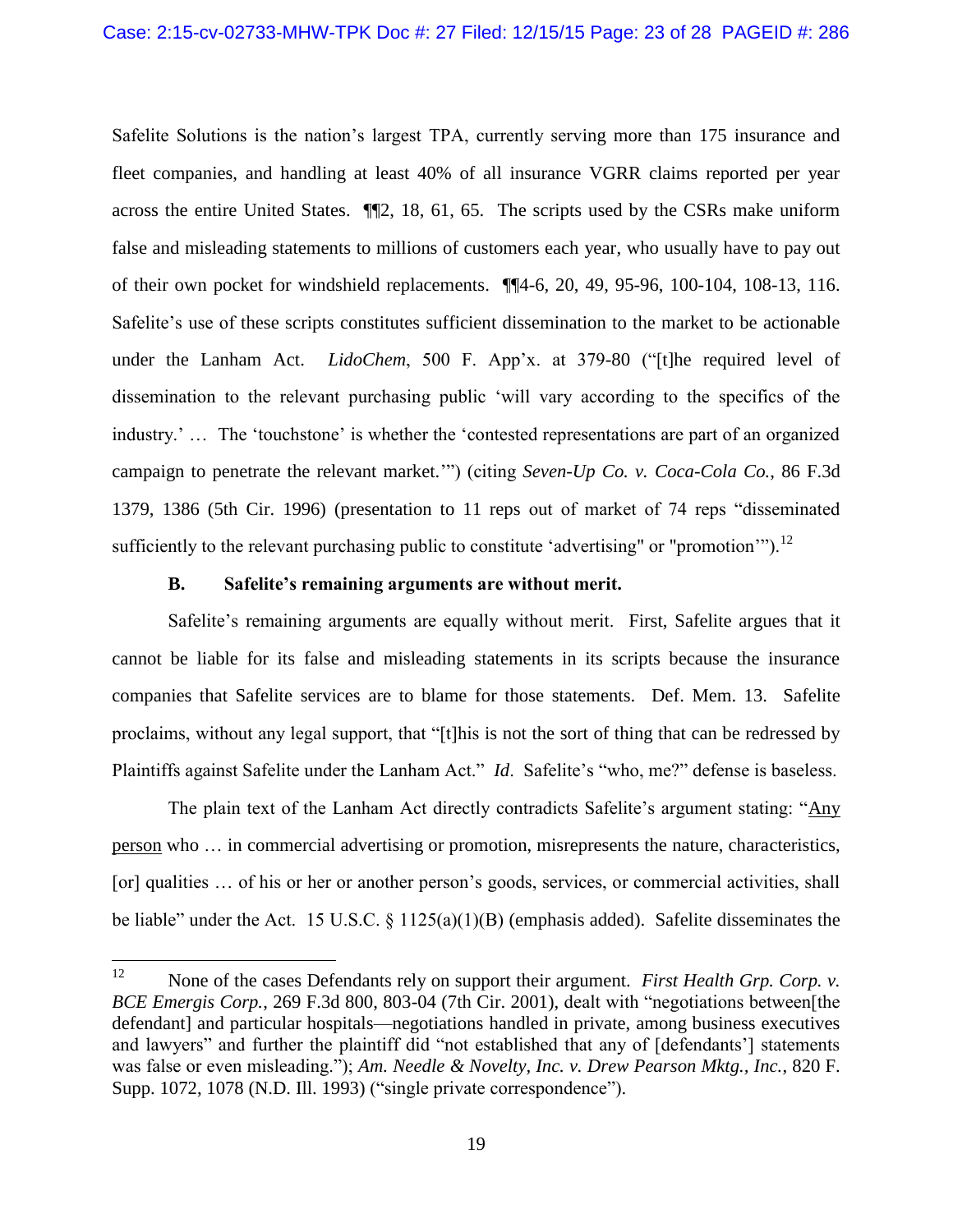false and misleading statements, and is promoting its own products and services in connection with those scripts. And, contrary to Safelite's misleading argument that it is an innocent conduit for the false and misleading language in the scripts, Safelite's representative testified in the Connecticut action that "the CSRs communicate with policyholders through scripted language that Safelite develops in conjunction with each insurance provider." O'Mara Decl. ¶8. Whether or not Safelite initially answers the phone on behalf of the insurance company, the scripts are an attempt by them to sell their goods and services to consumers who usually have to pay out of their own pocket for the windshield replacement. ¶¶6, 49, 108-09.

Second, Safelite argues that "Plaintiffs do not challenge any factual statement that concerns 'the nature, characteristics, qualities, or geographic origin' of Plaintiffs' products or services." Def. Mem. 14. Safelight also argues that its statements to consumers that Long Crack repairs are "unsafe" or that its "replacement windshields are equivalent to original windshields" are not actionable because they are purportedly "highly generalized" statements that "say nothing about Plaintiffs or their products." *Id*. To argue that Defendants' statements at issue here are "highly generalized" strains credulity. It doesn't get much more specific than: (i) falsely telling consumers that if the windshield crack is longer than six inches, the windshield "must be replaced"; (ii) saying it is "unsafe" to repair a windshield crack over six inches; and (iii) depicting a robot installing a windshield at the factory and claiming "[t]hat precision inspired us to create our exclusive True Seal Technology which consistently places the new glass in perfect position for a strong reliable bond." Safelite's argument that such statements are too "highly generalized" is not credible.

Moreover, there is no requirement that the Defendants specifically reference Plaintiffs or their products by name to violate the Lanham Act, nor do Defendants cite any authority for that proposition.<sup>13</sup> Falsely stating that a windshield over six inches cannot be repaired, and that it's

<sup>13</sup> The cases cited by Defendants do not relate to naming a plaintiff's product. For instance, in *Agence France Presse v. Morel*, 769 F. Supp. 2d 295, 308 (S.D.N.Y. 2011), the court found that a statement about authorship was not a statement about nature, characteristics, qualities, or geographic origin at all –the case did not relate to naming a company by name. Similarly, in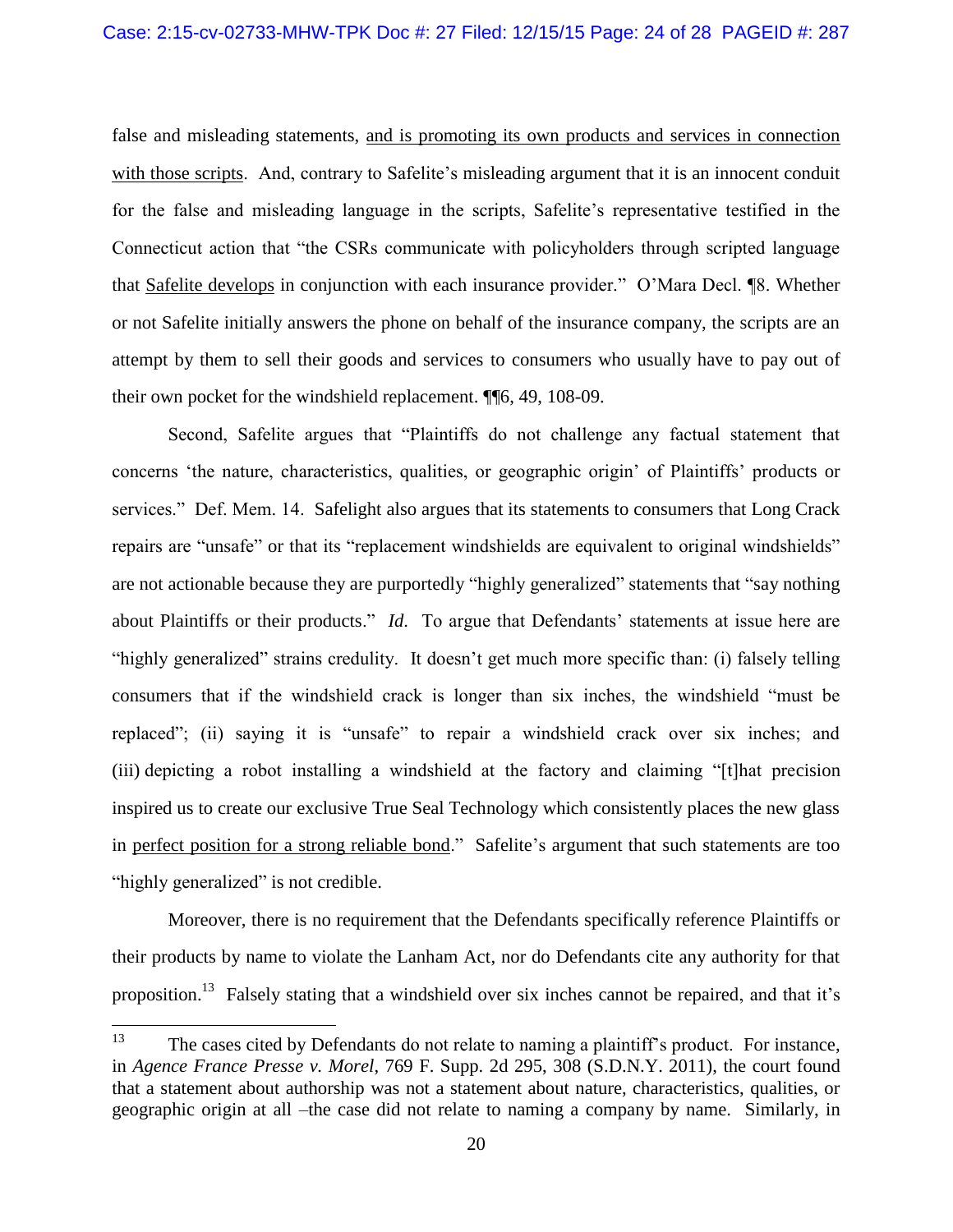unsafe and unreliable to do so, says all it has to about UB's products characteristics and quality to be actionable. And Plaintiffs do not allege that Defendants must expressly "inform policyholders about the alleged relative merits of Plaintiffs' products and services." Def. Mem. 15-16. But their false and/or misleading statements and omissions that injure Plaintiffs' commercial interests and reputation are actionable. *See, e.g., Trekeight, LLC v. Symantec Corp.*, 2006 U.S. Dist. LEXIS 100609 at \*17-18 (S.D. Ca. May 23, 2006) ("[A] statement is actionable under § 43(a) if it is affirmatively misleading, partially incorrect, or *untrue as a result of failure to disclose a material fact*.") (quoting J. Thomas McCarthy, McCarthy on Trademarks and Unfair Competition § 27:65 (2006)) (emphasis in original).<sup>14</sup>

#### <span id="page-24-0"></span>**IV. Laches Is Not Appropriately Resolved on a Motion to Dismiss**

 $\overline{a}$ 

Defendants' laches argument raises a number of fact issues that confirm long standing precedent that laches is not appropriately resolved on a motion to dismiss. Def. Mem. 21-22. "Because [laches is] 'inherently fact specific,' district courts throughout this circuit and others have found that challenges to an action based on the doctrine of laches are "'not amenable to dismissal at the pleading stages.'" *Westfield Ins. Co. v. Tosh*, 2013 U.S. Dist. LEXIS 42970 at \*9 (W.D. Ky. March 27, 2013) (collecting cases). Laches "involves more than the mere lapse of time and depends largely upon questions of fact… and a motion to dismiss generally is not a useful vehicle for raising the issue.'" *Id*. at \*8-9, quoting 5 Charles Alan Wright, Arthur R. Miller, Mary Kay Kane & Richard L. Marcus, Federal Practice & Procedure § 1277 (3d ed.).

*CMH Mfg., Inc. v. U.S. GreenFiber*, *LLC*, 2013 U.S. Dist. LEXIS 91914, at \*2 (E.D. Tenn. July 1, 2013), the claim failed because the alleged misrepresentation was not about the quality of the plaintiff's product.

<sup>&</sup>lt;sup>14</sup> Any the omission by Safelite regarding Long Crack repair is part and parcel with Defendants' misrepresentation that cracks longer than six inches cannot be repaired because in either instance Safelite falsely states, misleads or implies that Long Crack repair is not feasible. "[W]here an advertisement becomes untrue or is affirmatively misleading as a result of a competitor's failure to disclose a material fact, an actionable Lanham Act violation may arise."). *Tire Kingdom, Inc. v. Morgan Tire & Auto, Inc.*, 915 F. Supp. 360, 366 (S.D. Fla. 1996). Safelight's reliance on *Diamond Triumph Auto Glass, Inc. v. Safelite Glass Corp.*, 441 F. Supp. 2d 695, 710 (M.D. Pa. 2006), is not relevant as the court merely held that advertising could be used for persuasion, not that an advertiser could utter blatant falsehoods as Defendants do here.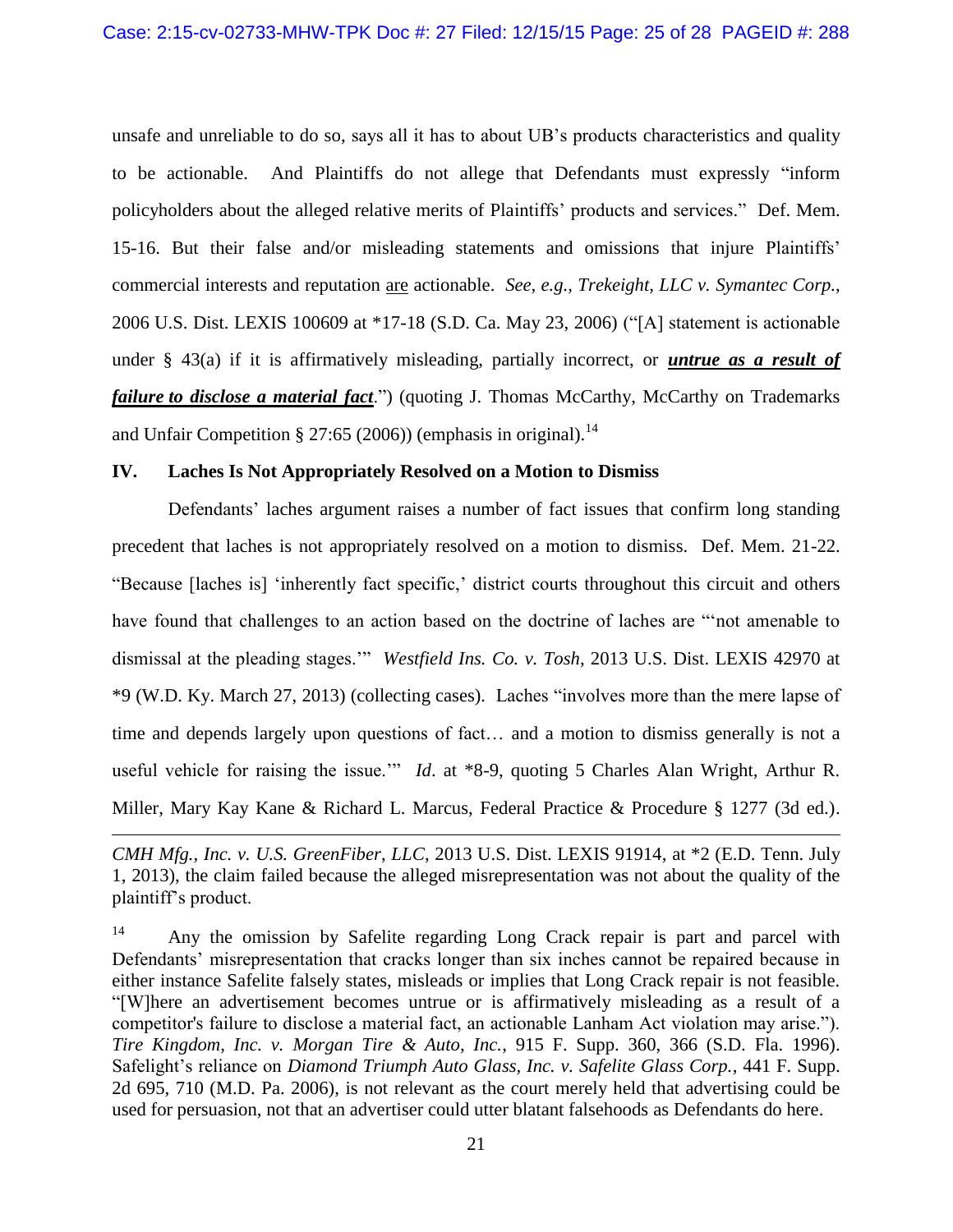Regardless, laches "does not bar injunctive relief." *Kellogg v. Exxon Corp.*, 209 F.3d 562, 568  $(6^{th}$  Cir. 2000).

Further underscoring why laches is not appropriately decided on a motion to dismiss is that it is a rebuttable presumption which can be defeated by "'(1) rebu[ting] the presumption of prejudice; (2) establish[ing] that there was a good excuse for its delay; or (3) show[ing] that the defendant engaged in 'particularly egregious conduct which would change the equities significantly in plaintiff's favor." *Laukus v. Rio Brands, Inc.*, 391 Fed. Appx. 416, 422 (6<sup>th</sup> Cir. 2010) (citing McCarthy on Trademarks and Unfair Competition, § 31:29 (collecting cases holding time delays of between three months and thirteen years not sufficient for laches defense)). A myriad of fact issues are present here.

First, Defendants incorrectly argue that this case is "nearly identical" to the allegations in *Campfield v. State Farm Mut. Auto Ins. Co.*, 532 F.3d 1111 (10th Cir. 2008). Def. Mem. 3, 22. Neither the Lanham Act nor Safelite's actions were at issue in that litigation. And, unlike this case, the Tenth Circuit upheld the dismissal of Mr. Campfield's claim because there were no industry standards (*i.e.,* ROLAGS) concerning windshield repair. *Id*. at 1121. Second, Campfield was awarded in a new patent in 2012 and the ROLAGS were updated just recently in 2014. ¶¶71, 88. Third, whether Defendants have been unduly prejudiced by any purported delay in filing this action is a fact issue. As Defendants allude to in their Introduction, there is a long history between Safelite and Campfield which will be relevant to whether laches is appropriate.

Safelite also ignores that both Safelite and Campfield sat on the committee of industry representatives that approved the ROLAGS. ¶105, Ex. D Foreword at p. iii. Safelite indisputably knows the falsity of its statements at issue and yet continues to make these false and misleading statements.<sup>15</sup> Finally, the egregiousness of Defendants' misconduct cannot be

<sup>15</sup> <sup>15</sup> *Axcan Scandipharm Inc. v. Ethex Corp.*, 585 F. Supp. 2d 1067, 1082 (D. Minn. 2007) ("In other words, if the Defendants' conduct would have been the same regardless of whether Axcan sued earlier, then they cannot demonstrate any "change" in their position as a result of Axcan's delay and, hence, they cannot demonstrate prejudice.").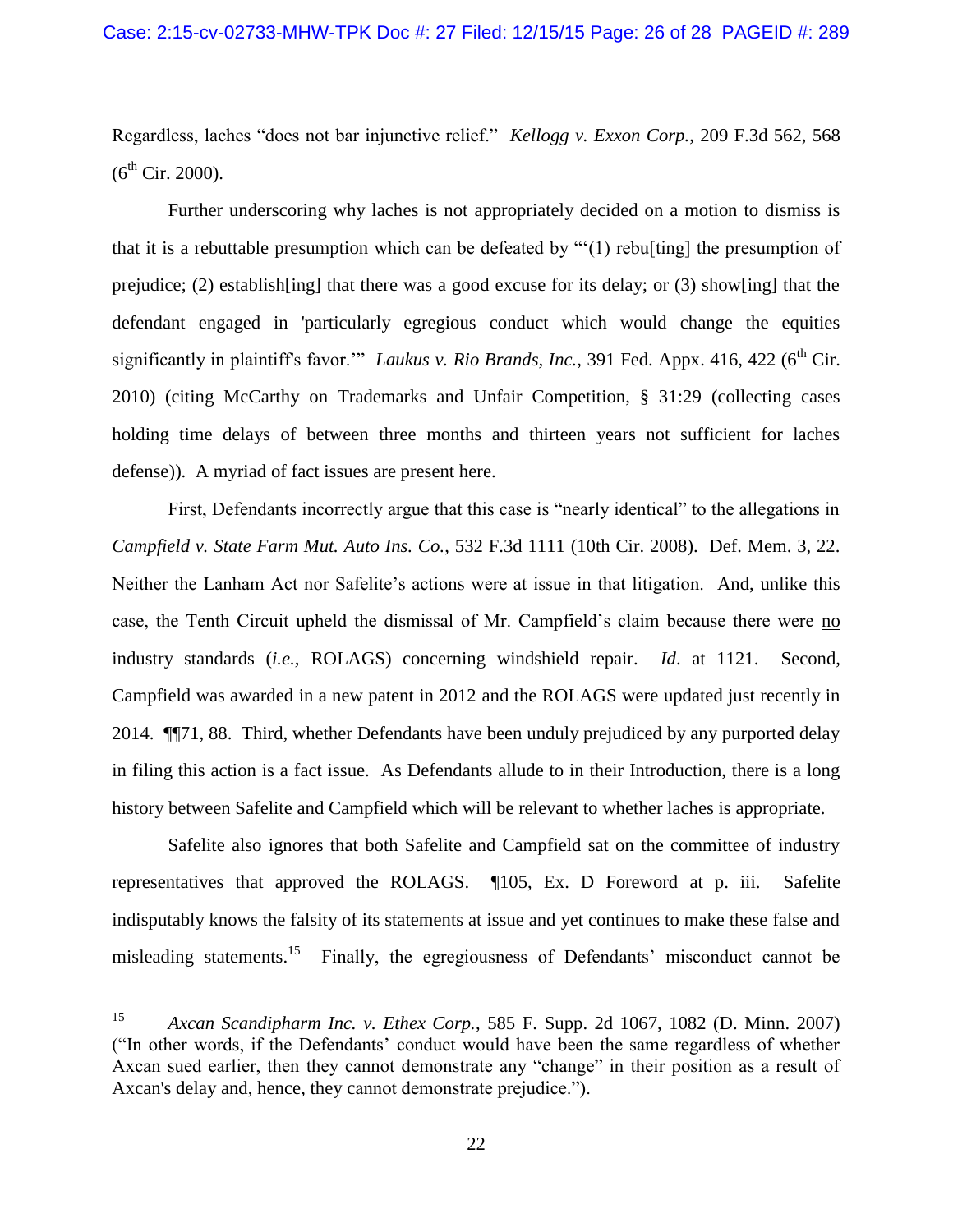overstated. In addition to damaging Plaintiffs, Defendants not only willfully bilked hundreds of millions of dollars from consumers, they also admittedly endangered their safety by unnecessarily breaking the factory seal on the windshield to replace it for ill-gotten profits. *See Wilcox Associates, Inc. v. Xspect Sols.*, 2009 U.S. Dist. LEXIS 87902, at \*5 (E.D. Mich. Sept. 24, 2009) (accepting allegation of willful behavior as sufficient for pleading egregious conduct). In short, at a minimum, it is premature to determine whether laches should apply. But, if the Court finds that laches applies, Plaintiffs have rebutted the presumption of prejudice.<sup>16</sup>

## **CONCLUSION**

<span id="page-26-0"></span>Therefore, Defendants' Motion to Dismiss (Doc. 25) should be denied.

Respectfully submitted,

## s/ Drew Legando

Drew Legando (0084209) Jack Landskroner (0059227) LANDSKRONER GRIECO MERRIMAN LLC 1360 West 9th Street, Suite 200 Cleveland, Ohio 44113 T. (216) 522-9000 F. (216) 522-9007 E. [drew@lgmlegal.com](mailto:drew@lgmlegal.com) [jack@lgmlegal.com](mailto:jack@lgmlegal.com)

Kurt B. Olsen, Esq. **KLAFTER OLSEN & LESSER, LLP** 1250 Connecticut Ave., NW, Suite 200 Washington DC 20036 T. (202) 261-3553 F. (202) 261-3533 E. [ko@klafterolsen.com](mailto:ko@klafterolsen.com)

Fran L. Rudich, Esq. **KLAFTER OLSEN & LESSER, LLP** Two International Drive, Suite 350 Rye Brook, New York 10573 T. (914) 934-9200

<sup>16</sup> Defendants' reliance on *Cataldo v. US Steel Corp.*, 676 F.3d 542 (6<sup>th</sup> Cir. 2012), is misplaced. Not only is that case not a Lanham Act claim, it did not involve laches, or a continuing wrong as in this case.